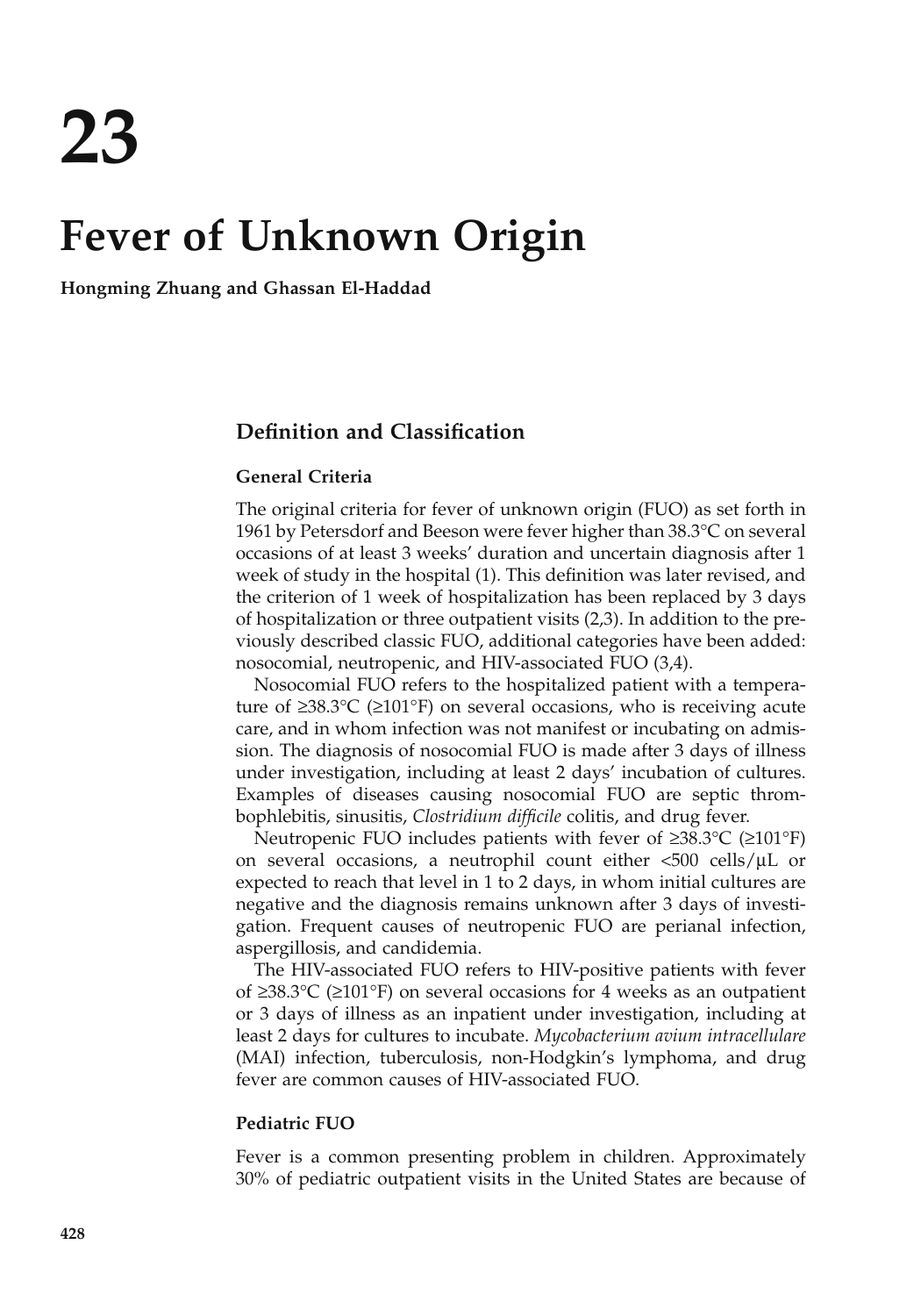fever, which is brief and self-limited in the majority of cases (5). Fever of unknown origin in children is a great diagnostic challenge for pediatricians. Due to the paucity of data in children, the definition of FUO is slightly different from adults, and there is no one agreed-upon definition. Several studies defined fever in children as FUO when it lasted 1 to 3 weeks without diagnosis (6–10). The definition of FUO in children that is currently used by most authorities is fever of at least 8 days' duration, in which no diagnosis is apparent after initial workup either in the hospital or as an outpatient. Fever of unknown origin has to be differentiated from fever without localizing signs, which does not meet the criteria for FUO, and where the development of additional clinical manifestations over a shorter period of time leads to less extensive diagnostic testing before confirming the nature of the disease.

# **Epidemiology and Etiology**

Several studies on FUO carried out since 1961 found that infections, malignancies, and noninfectious inflammatory diseases cause the majority of classic FUO (1,11–13). In the current series on adults with FUO, infections were the most frequent causes of FUO, followed by malignancies, and then noninfectious inflammatory diseases (13,14). However, in children, infection is a more common cause of FUO than in adults, accounting for 30% to 50% of the cases, followed by connective tissue diseases (CTDs) and then neoplasm (7% to 13%) (8,9). Most cases of FUO in children as well as in adults represent unusual manifestations of common diseases, rather than a common manifestation of a rare disease. The common etiologies that should be considered in children with FUO are presented in Table 23.1.

The most common systemic infections in the United States that are implicated in children with FUO are salmonellosis, tuberculosis, rickettsial infections, spirochetal infections, cat-scratch disease, infectious mononucleosis, cytomegalovirus (CMV) infection, and viral hepatitis.

Autoimmune diseases occur with equal frequency in adults and children (10% to 20% of cases), but certain diseases such as systemic lupus erythematosus (SLE), Wegener's granulomatosis, and polyarteritis nodosa are more common in adults, whereas juvenile rheumatoid arthritis (JRA, now called juvenile idiopathic arthritis, JIA) is particularly common in children (8,15,16). Juvenile rheumatoid arthritis accounts for >90% of connective tissue diseases that cause FUO, followed by SLE and other types of vasculitis (6,8,9,17). Some autoimmune diseases that occur exclusively in adults are adult Still's disease, giant cell arteritis, and polymyalgia rheumatica. Temporal arteritis, polymyalgia rheumatica, sarcoidosis, rheumatoid arthritis, and Wegener's granulomatosis account for 25% to 30% of all FUOs in patients over 65 years of age (15).

Lymphoma and leukemia are the two most common malignancies presenting as FUO in children. The frequency of neoplasms decreased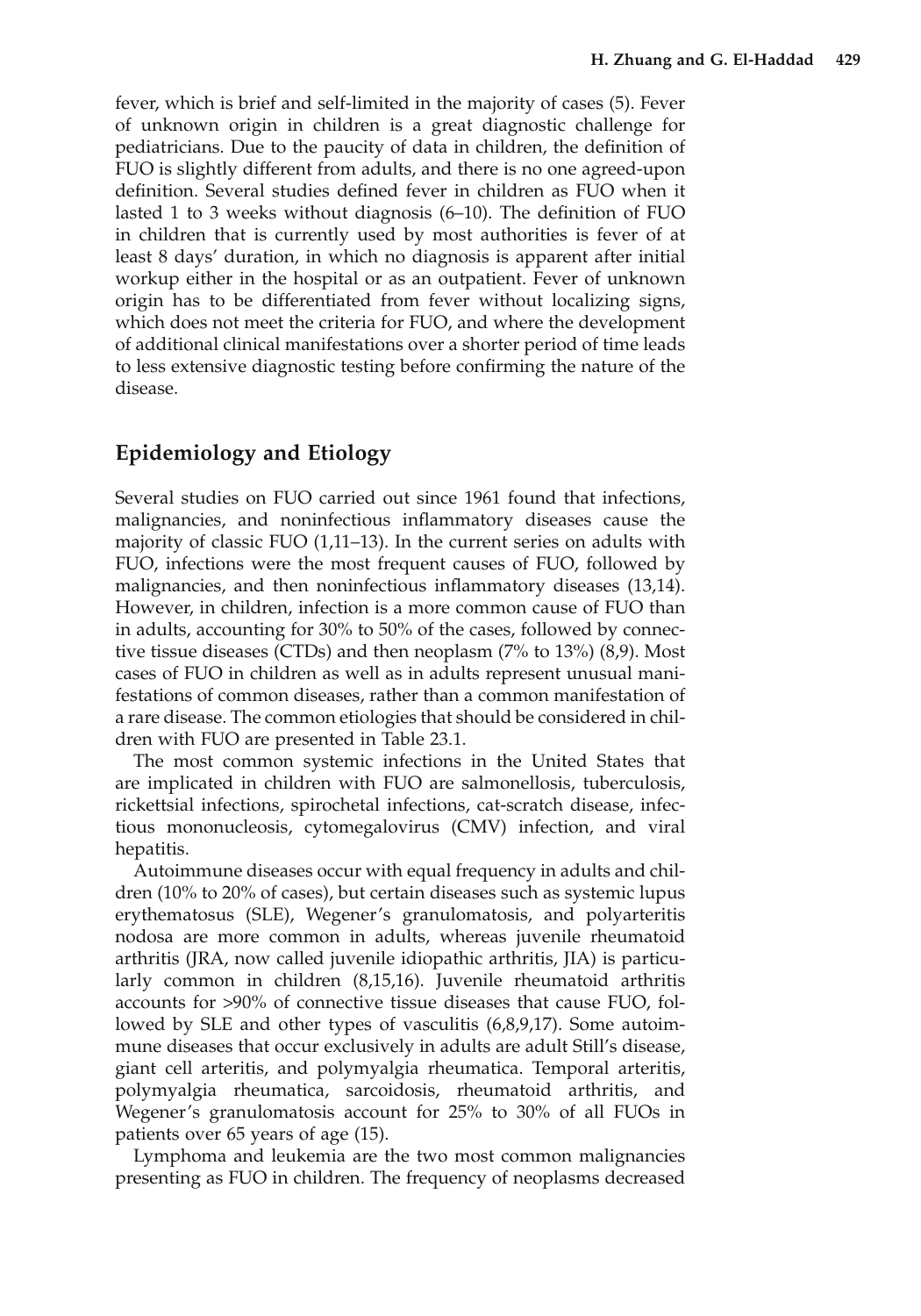|                                | <b>Noninfectious</b>  |                          |
|--------------------------------|-----------------------|--------------------------|
| Infections                     | inflammatory diseases | Miscellaneous causes     |
| Generalized                    | <b>JRA</b>            | Central nervous system   |
| Hepatitis viruses              | <b>SLE</b>            | dysfunction              |
| Cytomegalovirus                | Crohn's disease       | Diabetes Insipidus       |
| <b>HIV</b>                     | Ulcerative colitis    | Drug fever               |
| EBV                            | <b>Sarcoidosis</b>    | Familial dysautonomia    |
| Cat-scratch disease            | Kawasaki's disease    | (Riley-Day syndrome)     |
| Tuberculosis (TB)              |                       | <b>Factitious fever</b>  |
| Brucellosis                    | Neoplasms             | Thyroiditis              |
| Leptospirosis                  |                       | Periodic fevers (e.g.    |
| Malaria                        | Non-Hodgkin's         | familial                 |
| Salmomellosis                  | lymphoma              | Mediterranean fever)     |
| Toxoplasmosis                  | Hodgkin's disease     | Infantile cortical       |
| Tularemia                      | Leukemia              | hyperostosis             |
|                                | Renal cell carcinoma  | Pancreatitis             |
| Localized                      | Hepatoma,             | Hypothalamic-central     |
| Arthritis                      | Neuroblastoma         | fever                    |
| Osteomyelitis                  | Wilms' tumor          | Thrombophlebitis         |
| Intraabdominal                 |                       | Pulmonary embolism       |
| abscesses                      |                       | Serum sickness           |
| <b>Upper respiratory tract</b> |                       | <b>Factitious fever-</b> |
| infections (URI)               |                       | Ectodermal dysplasia     |
| Urinary tract infection        |                       |                          |
| (UTI)                          |                       |                          |
|                                |                       |                          |

**Table 23.1. Etiologies to be considered in children with fever of unknown origin (FUO)**

in two series (12,18), which was attributed to improved diagnostic imaging techniques.

Despite extensive investigations, 10% to 20% of FUO cases in children remain undiagnosed.

# **Diagnosis**

Despite the fact that most children with FUO have a self-limited disease, it is still a very serious clinical problem, with mortality reaching 6% to 9% in two series of children with FUO (8,9). The diagnostic approach in children with FUO starts with a thorough history and physical examination, supplemented by laboratory and radiographic tests. Repeated histories and physical examination are important to better elucidate the etiology of FUO. The age of the patient, history of exposure to wild or domestic animals, history of unusual dietary habits or travel, medication history, and ethnic background are very helpful in evaluating FUO. After the screening laboratory and radiographic tests, additional tests should be guided by the history and physical examination.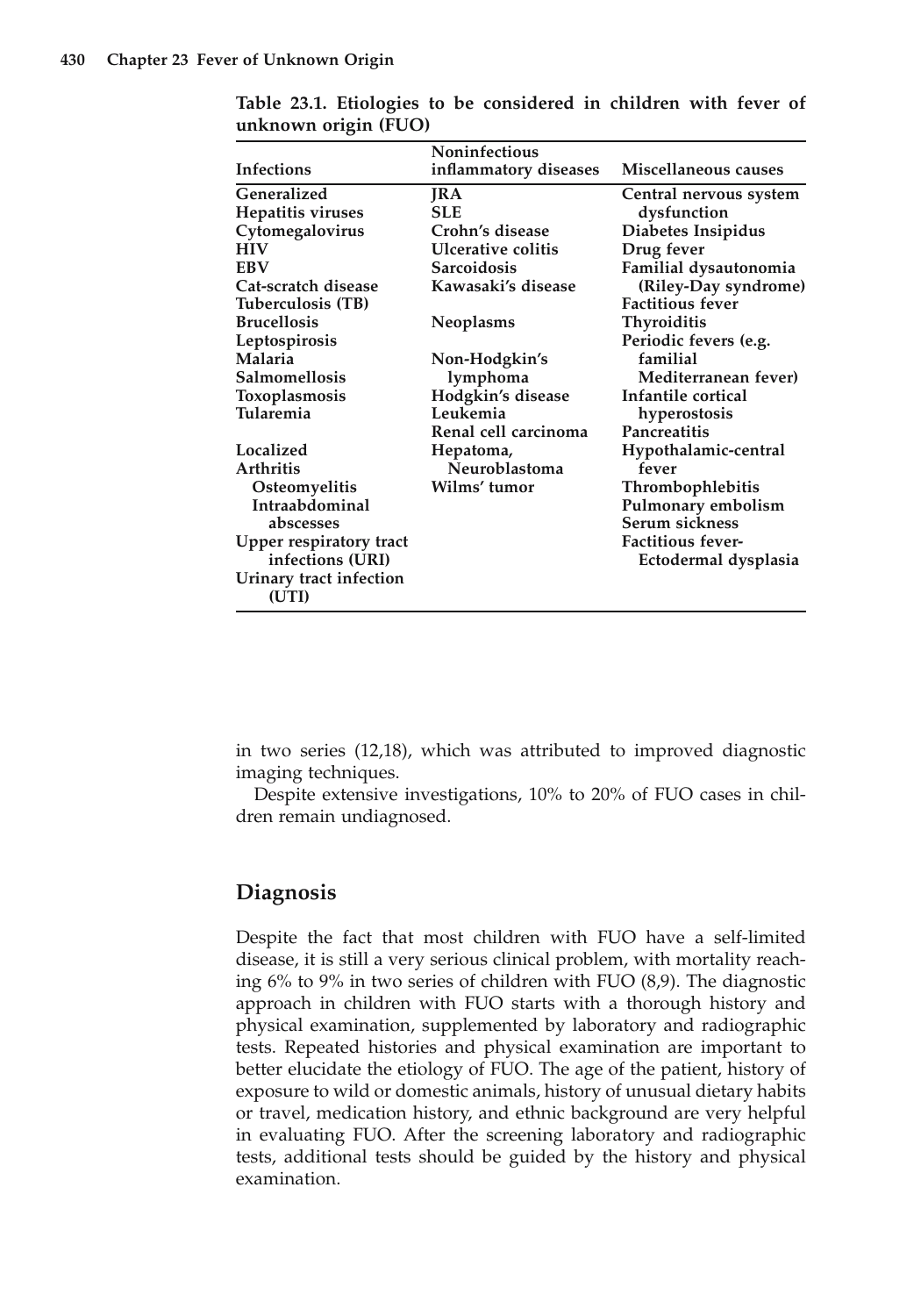#### **Radiographic Evaluation of Children with FUO**

After obtaining a regular chest radiograph, further radiographic examination of specific areas such as the nasal sinuses, mastoids, and gastrointestinal (GI) tract should be performed following special indications. Inflammatory bowel disease should be excluded in children with abdominal complaints, persistent fever, elevated erythrocyte sedimentation rate (ESR), anorexia, and weight loss. Finding a cost-effective diagnostic imaging procedure is challenging for the clinicians.

Echocardiograms are useful to evaluate the heart when suspecting infective endocarditis (19). Ultrasonography (US) is often used to investigate fluid collections, abscesses (20,21), and thrombophlebitis (22). Computed tomography (CT) or magnetic resonance imaging (MRI) is helpful in the detection of neoplasms and abscesses in the abdomen and in the investigation of lesions in the head, neck, and chest (23–28), as well as for osteomyelitis (29). Magnetic resonance imaging is rarely used in the initial evaluation of FUO except in certain cases such as spinal epidural abscesses (30). Laparotomy has been nearly replaced by noninvasive imaging techniques, especially in the search for occult abscesses or hematomas in patients with FUO. However, laparotomy is very helpful when noninvasive imaging measures are nondiagnostic and CT- or ultrasound-guided aspiration or biopsy fails to make the diagnosis (31).

#### **Radionuclide Scans**

Gallium-67– and indium-111–labeled leukocytes have a higher overall yield than CT or US in diagnosing FUO because the images cover the whole body (32,33). In patients with FUO, gallium 67 is useful for the detection of malignancies and of granulomatous and inflammatory disorders (34), whereas indium-111–labeled leukocytes are more useful for detecting localized infectious and inflammatory processes (35). Different technetium-99m (<sup>99mT</sup>c)-labeled compounds are being studied for potential clinical use in patients with FUO, such as <sup>99m</sup>Tc-hexamethylpropylene-amine-oxime (HMPAO)-labeled leukocytes (36),  $^{99m}$ Tc-ciprofloxacin (37), and  $^{99m}$ Tc-labeled monoclonal antibodies (38,39).

#### **FDG-PET Scan**

#### *Mechanisms of FDG Uptake by the Cells*

Currently, 18-fluoro-2-deoxyglucose (FDG) is the most clinically used radiotracer in positron emission tomography (PET). It competes with glucose for transport into the cell and for enzymatic phosphorylation by hexokinase, which enables us to image glucose metabolism in the body. Once FDG enters the cell, it is phosphorylated by hexokinase and trapped inside, which leads to an increase in its concentration with time (40). The uptake of FDG by the malignant cells is directly proportional to glucose metabolism (41). There is enhanced glycolysis in malignant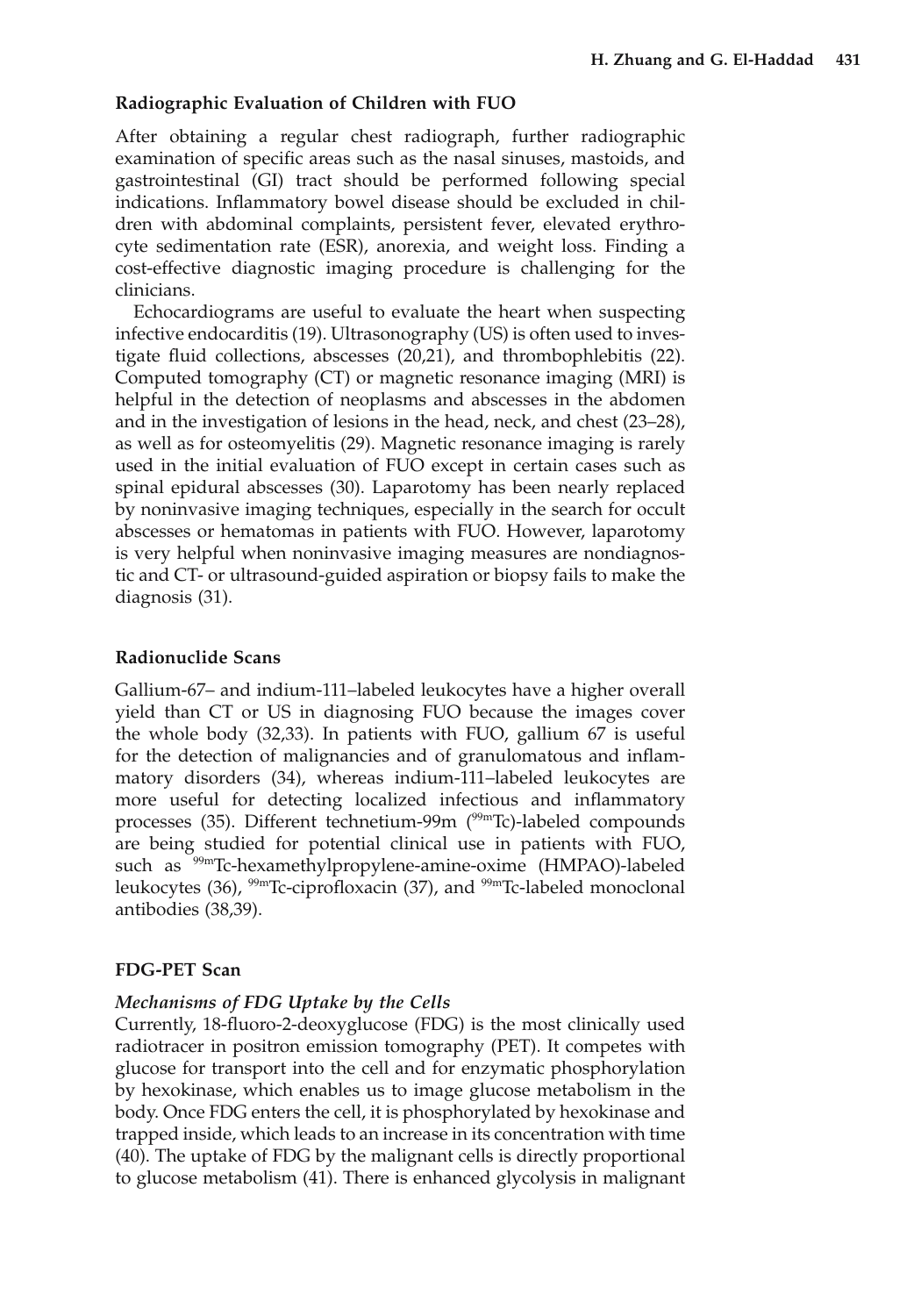cells, which is related to high intracellular enzyme levels of hexokinase (42) and increased expression of surface glucose transporter proteins (GLUT) (43).

Infectious, inflammatory, and granulomatous diseases have increased glycolysis, which makes them readily visualized by FDG-PET scanning (44). Glycolysis is enhanced in inflammatory cells when the latter are stimulated, and this includes neutrophils, monocytemacrophages, and lymphocytes (45–48). This has been mainly attributed to a high concentration of GLUT and a high affinity of these transporters for FDG. Especially, many investigations have demonstrated that there are increased levels of GLUT on the inflammatory cells when they are activated by inflammatory signals (46,47,49). Intratumoral inflammatory reactions also have a high rate of glycolysis  $(50,51)$ .

### *Rationale for the Use of FDG-PET in FUO*

The fact that FDG is not a tumor-specific substance can be exploited in a positive matter in the setting of FUO because infections, inflammations, and malignancies account for the great majority of FUO cases.

Fluorodeoxyglucose-PET has proven to be a very accurate modality for the detection of a large number of malignancies (52). Conventional anatomic imaging modalities rely on size as a criterion to distinguish between malignant and benign diseases; FDG-PET reflects the biochemical alterations within tumors, facilitating a functional assessment of malignancies. This has proven to provide a very accurate assessment of solitary pulmonary nodules, lymphoma, non–small cell lung cancer, colorectal cancer, malignant melanoma, head and neck cancers, and breast cancers (52). The success of PET is not limited to the staging of malignancies but goes beyond that to the accurate assessment of restaging and evaluation of response to therapy. This has been particularly proven in lymphoma in the adult (53,54) and pediatric (55) populations, and it has a direct impact on the management of patients with FUO because lymphoma accounts for the majority of cancers causing FUO. Fluorodeoxyglucose-PET is able to differentiate necrotic tissue from viable tumor and has proven its superiority to other imaging techniques in the initial staging of lymphoma, in monitoring response to therapy, and in detecting residual tumor (53,54).

Many metabolically active infectious and inflammatory disorders can be readily visualized by FDG-PET scanning (56,57) (Table 23.2). Fluorodeoxyglucose-PET has a high accuracy in detecting chronic osteomyelitis (58), especially in the central skeleton, which was found to be superior to antigranulocyte antibody scintigraphy (59,60) and to indium-111–labeled leukocytes (61). Although CT and MRI provide excellent anatomic details, they have limited capacity to differentiate postsurgical changes from infection, and, in contrast to FDG-PET, they are hindered by metal implants (62,63). Fluorodeoxyglucose-PET can differentiate between normal bone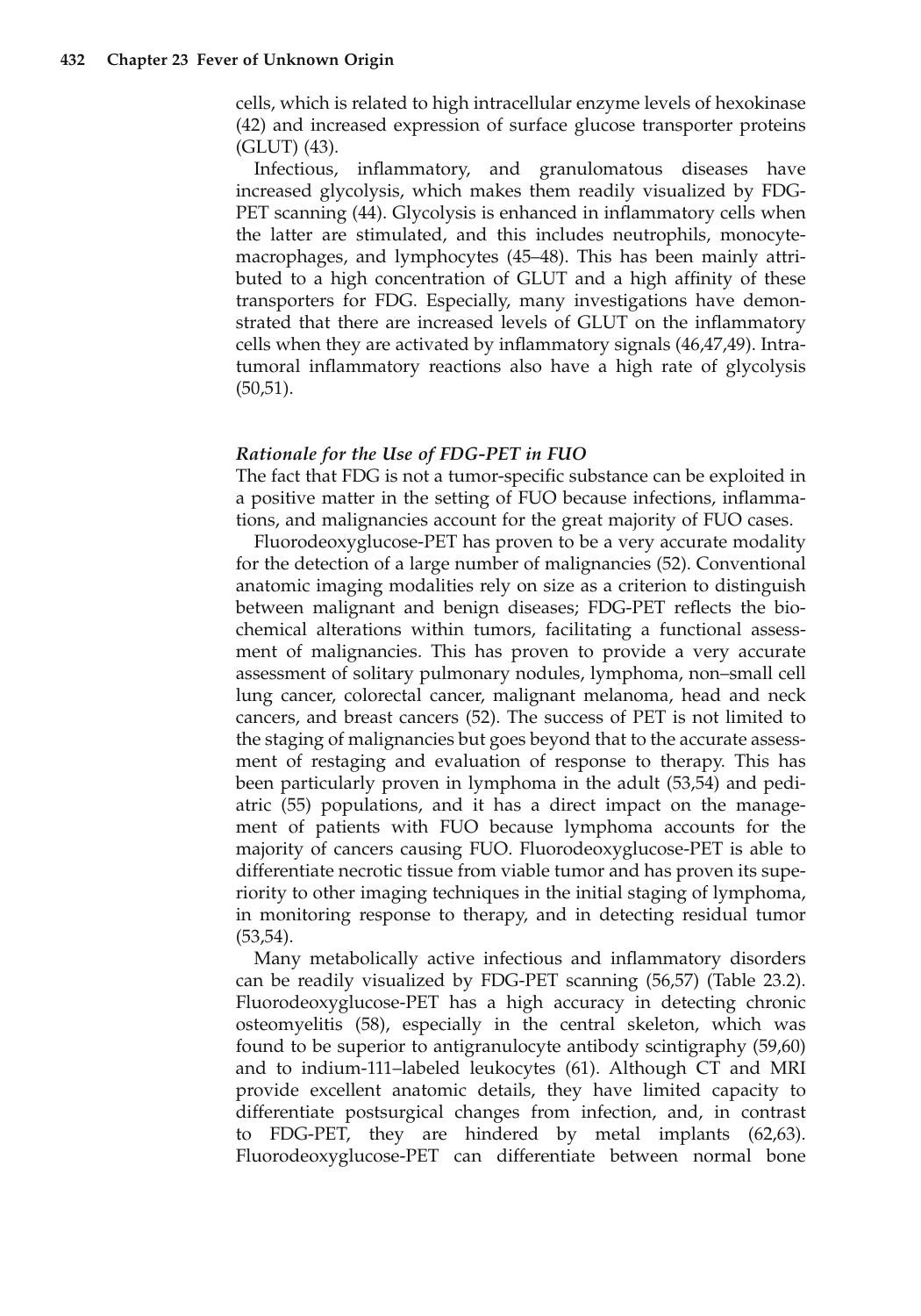| Infections          | Inflammatory/granulomatous | <b>Neoplasms</b>     |
|---------------------|----------------------------|----------------------|
| Subphrenic          | Takayasu's arteritis       | Hodgkin's disease    |
| abscess             | Rheumatoid arthritis       | Non-Hodgkin's        |
| Pneumonia           | Wegener's granulomatosis   | lymphoma             |
| Osteomyelitis       | Sarcoidosis                | Colon carcinoma      |
| Vascular graft      | <b>Thyroiditis</b>         | Renal cell carcinoma |
| infection           | <b>Enterocolitis</b>       | Sarcoma              |
| <b>Tuberculosis</b> | <b>Myositis</b>            | Pheochromocytoma     |
| <b>Sinusitis</b>    | <b>Gastritis</b>           |                      |
| <b>Mastoiditis</b>  | Giant cell arteritis       |                      |
|                     |                            |                      |

**Table 23.2. Common causes of FUO reportedly detected by FDG-PET**

healing following a fracture or surgical intervention and osteomyelitis or malignancy (64,65). In patients with prostheses, FDG-PET can assess the presence of a superimposed infection, especially in hip prostheses and, to a lesser extent, in knee prostheses (66). Fluorodeoxyglucose-PET can be used to diagnose infections related to diabetes, especially in the evaluation of the diabetic foot (67). Human immunodeficiency virus (HIV)-positive patients constitute a special group of patients because they are prone to opportunistic infections and malignancies, especially lymphoma. In a report on HIV-positive patients with FUO, FDG-PET had a sensitivity of 92% and a specificity of 94% for localizing a focal pathology that needed treatment (68). Fluorodeoxyglucose-PET was able to differentiate lymphoma from nonmalignant lesions in the central nervous system in HIV-positive patients (69). Although FDG-PET cannot clearly distinguish between granulomatous diseases such as sarcoidosis and lymphoma, it can localize the active lesions (70,71), which can be biopsied for a timely and minimally invasive diagnosis. The early diagnosis of vasculitis, especially large-vessel vasculitis, prevents progression to the occlusive phase of the disease. In this regard, FDG-PET has demonstrated high specificity and high sensitivity to detect and assess the activity of large-vessel vasculitis (72,73). It can noninvasively detect and quantitatively assess the disease activity in inflammatory bowel disease (74,75). Fluorodeoxyglucose uptake in the synovium measured using the standard uptake values (SUVs) facilitates the quantitative assessment of synovial activity (76), which has been particularly helpful in assessing the disease activity in patients with rheumatoid arthritis (77). The increase in SUV and the number of PET-positive joints correlated with swelling and tenderness of the joints, ultrasonography, synovial thickness, and inflammatory serum markers (ESR and C-reactive protein). This facilitates the measurement of disease activity in the joints of patients with rheumatologic diseases. Other infectious or inflammatory process that can be visualized with FDG-PET are thrombophlebitis (78,79), infected implantable devices (80), and pleural diseases (81).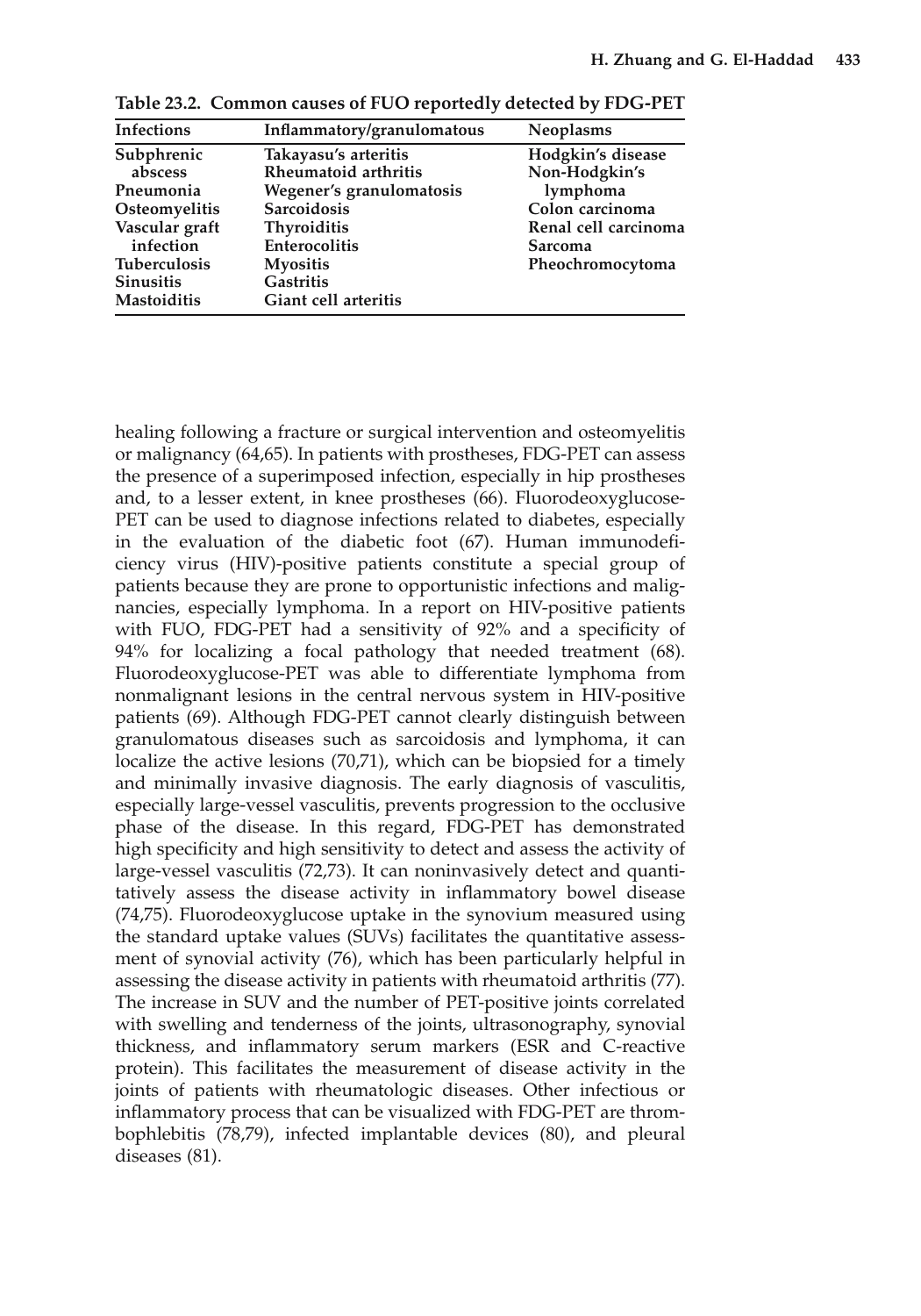#### *Advantages of FDG-PET over Other Nuclear Medicine Techniques*

Currently, gallium-67 scanning is the most commonly used radiotracer for the evaluation of FUO (32). However, FDG-PET has many advantages over conventional nuclear medicine techniques. Fluorodeoxyglucose offers a better tracer kinetic, a favorable 110-minute half-life, better spatial resolution ( $\pm 5$  to 8 mm resolution for PET vs. 10 to 15mm for single photon emission computed tomography, SPECT), better lesion-to-background ratio (82), low dose to the patient, and the possibility for quantification decreasing the variability between readers. To date there have been no reported side effects from the injection of FDG. Whole-body FDG-PET scanning is completed approximately 2 hours from the injection, which results in earlier reporting than with other radiotracers (83). An important safety factor is that, in contrast to labeled leukocytes, in FDG-PET there is no handling of blood products. Fluorodeoxyglucose-PET is more sensitive in chronic, low-grade infections, has high accuracy in the central skeleton, and a high interobserver agreement (59,84,85). Another major advantage of FDG-PET over gallium in the evaluation of FUO patients is the ability to visualize and assess the degree of activity in a variety of inflammatory vessel diseases (83). It has been reported that FDG-PET can clearly visualize sarcoid lesions in the lungs and brain when concurrent gallium scans are negative (86).

#### *Advantages of FDG-PET Over Anatomic Imaging*

Timely identification and localization of the source of FUO is critical for the management of patients. Therefore, FDG-PET scanning is very helpful in this regard because it can detect early changes at the molecular level before they become apparent on anatomic imaging. Fluorodeoxyglucose-PET images the whole body in one study. Posttherapy tissue changes such as scarring, edema, and necrosis may alter the identification of recurrent tumor with anatomic imaging. Regardless of anatomic changes after chemotherapy and radiation therapy, FDG-PET can detect residual disease and has a high negative predictive value for viable disease in a residual anatomic abnormality, reaching 97% in some cases (87). Therefore, equivocal radiographic findings can be accurately characterized with FDG-PET. There is also increasing concern about the risk of radiation (88), radiocontrast-induced nephropathy (89), and allergic reactions (90) to patients imaged with CT. Furthermore, FDG-PET is able to detect early inflammatory and infectious lesions when anatomic imaging modalities reveal no abnormalities (91).

#### *FDG-PET and Biopsy*

As opposed to the other noninvasive diagnostic approaches in FUO, biopsy is a directed invasive intervention, which is often required to make a diagnosis. The most common biopsies performed in an FUO scenario are bone marrow, liver, lymph node, temporal artery, pleura, and pericardium. However, biopsy has spatial limitations, and a negative biopsy result may well be a false-negative finding due to sampling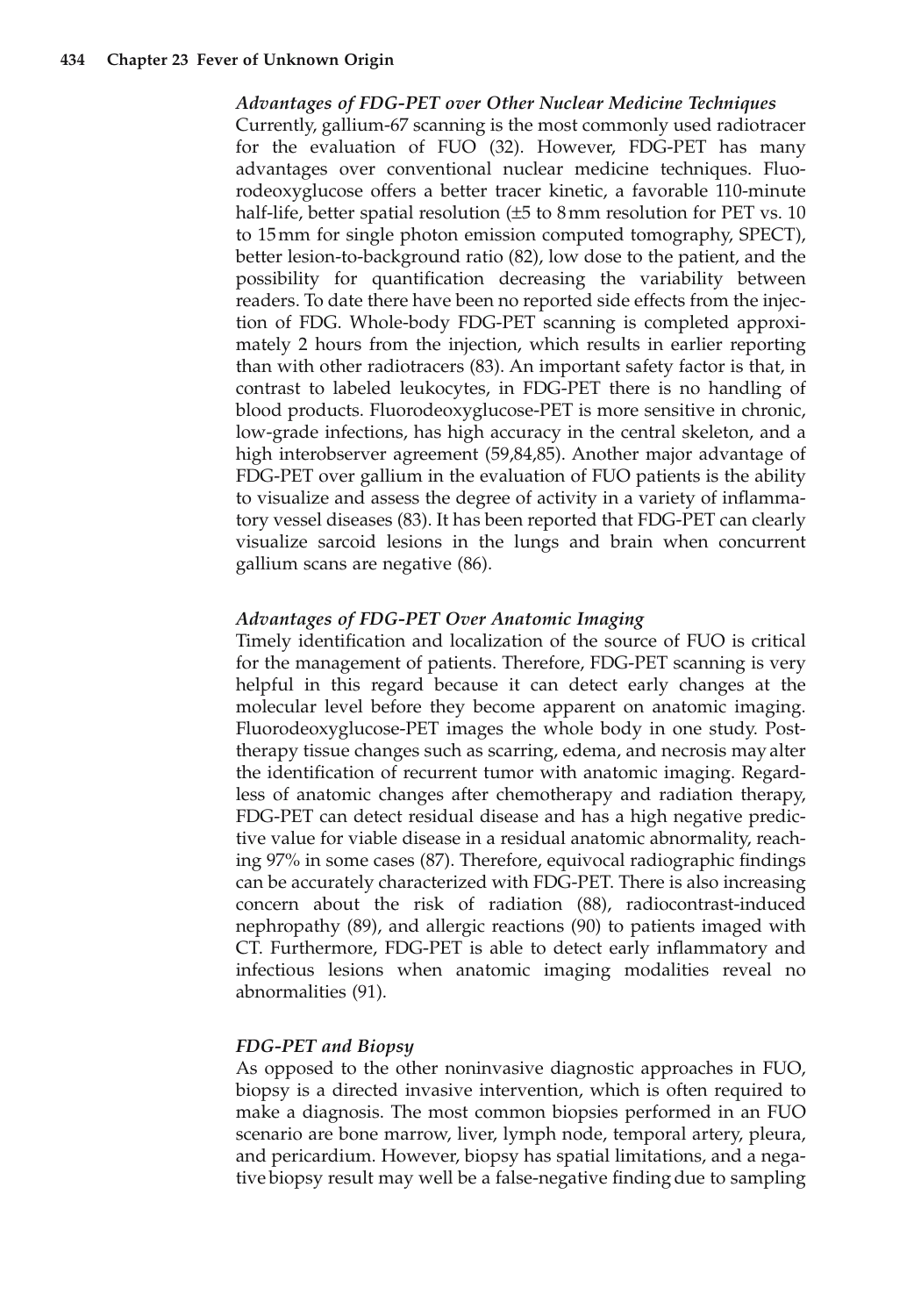errors. The combination of anatomic imaging and FDG-PET either through a software fusion or a combined PET-CT scanne leads to better localization of functional abnormalities. The registration of anatomic and functional images can be used to guide biopsies to the metabolically active area (92), which can increase the yield of this approach and decrease the need for unnecessary procedures.

#### *Considerations for Accurate Reading of FDG-PET*

When searching for the source of FUO, certain areas of the body can sometimes be difficult to evaluate because of normally high FDG uptake. The kidneys excrete FDG; therefore, there is intense FDG activity in the renal collecting systems, ureters, and bladder. There is also high FDG uptake in the brain and myocardium. Fluorodeoxyglucose activity in the bowel can be variably intense in the adult population (Fig. 23.1), which can decrease the accuracy of FDG-PET in the evaluation of the abdomen. However, FDG-PET can play a major role in the pediatric population because there is usually low FDG activity in the bowel (Fig. 23.2) (57). There is also physiologic activity in the thymus of children and young adults, which usually looks like an inverted V



**Figure 23.1.** Normally increased FDG uptake is noted in the bowel of a 45–year-old patient with a history of tonsillar cancer.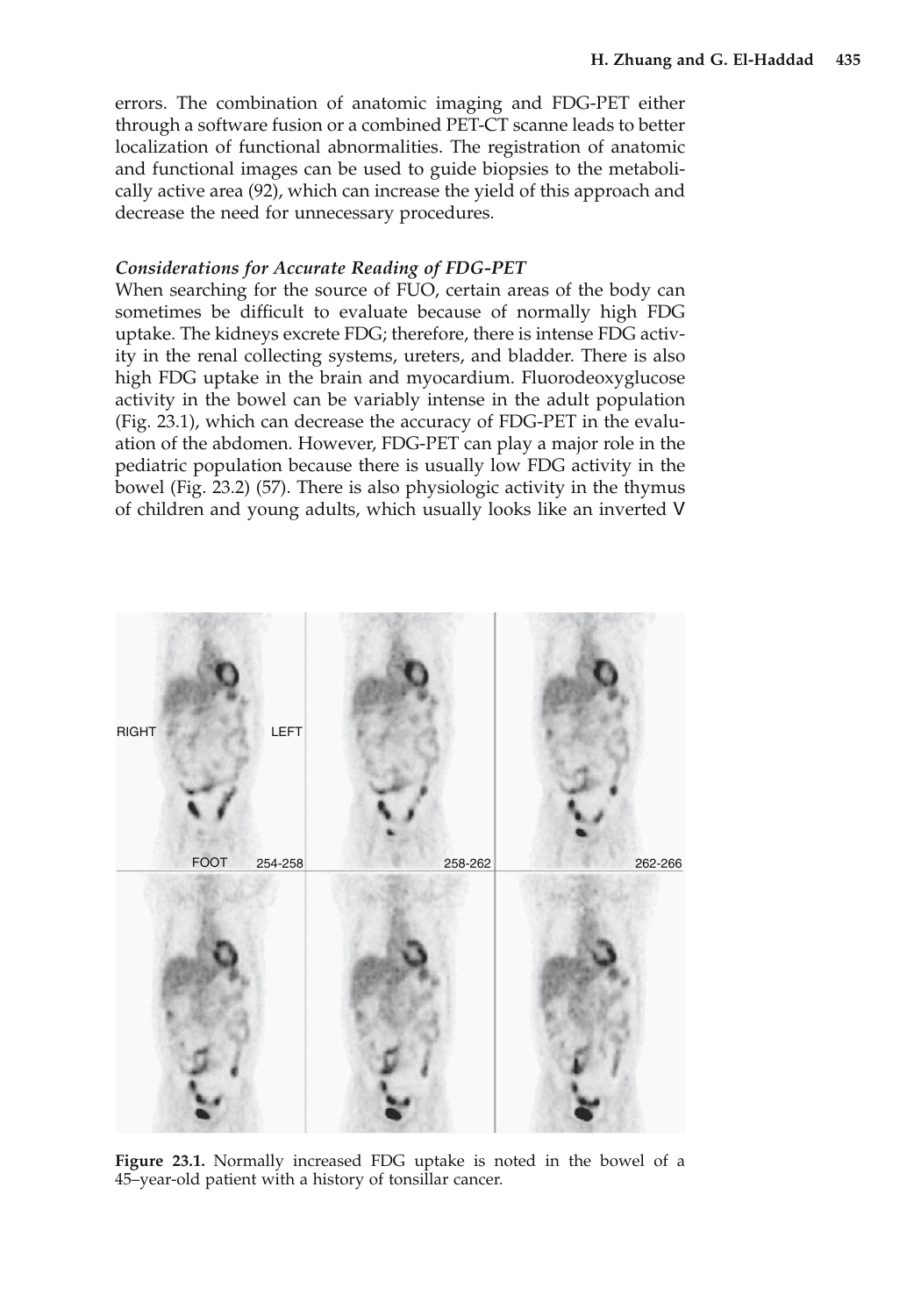

**Figure 23.2.** Normal FDG-PET scan of an 11–year-old boy with a history of Hodgkin's disease. There is a faint activity in the bowel.

(Fig. 23.3) (93). Therefore, accurate interpretation of FDG-PET images requires optimal knowledge of the normal distribution of FDG throughout the anatomic structures of the body and the variations that might occur with age (93).

Certain tumors cannot be easily detected with FDG-PET because of low FDG uptake, such as in hepatocellular carcinoma (94) or certain types of pancreatic tumors.(95) Because of the limited spatial resolution of PET (96), it is also difficult to detect low-grade tumors (e.g., cartilaginous tumors) (97), small lung nodules, and brain metastases (98). Although there has been a report of intra-vascular lymphomatosis presenting as fever of unknown origin (99), FDG-PET remains less effective in the detection of small-vessel disease.

Because FDG follows a similar pathway as glucose, a normalization of blood sugar level is a must in order not to miss any active malignant lesions because of suboptimal image quality (100). However, it is reported that the serum glucose levels do not necessarily affect the accuracy of FDG-PET when inflammatory and infectious lesion is evaluated (101).

## *Studies Regarding FDG-PET and FUO*

There have been a limited number of prospective studies regarding FDG-PET scan and FUO. The percentage of FDG-PET scans helpful in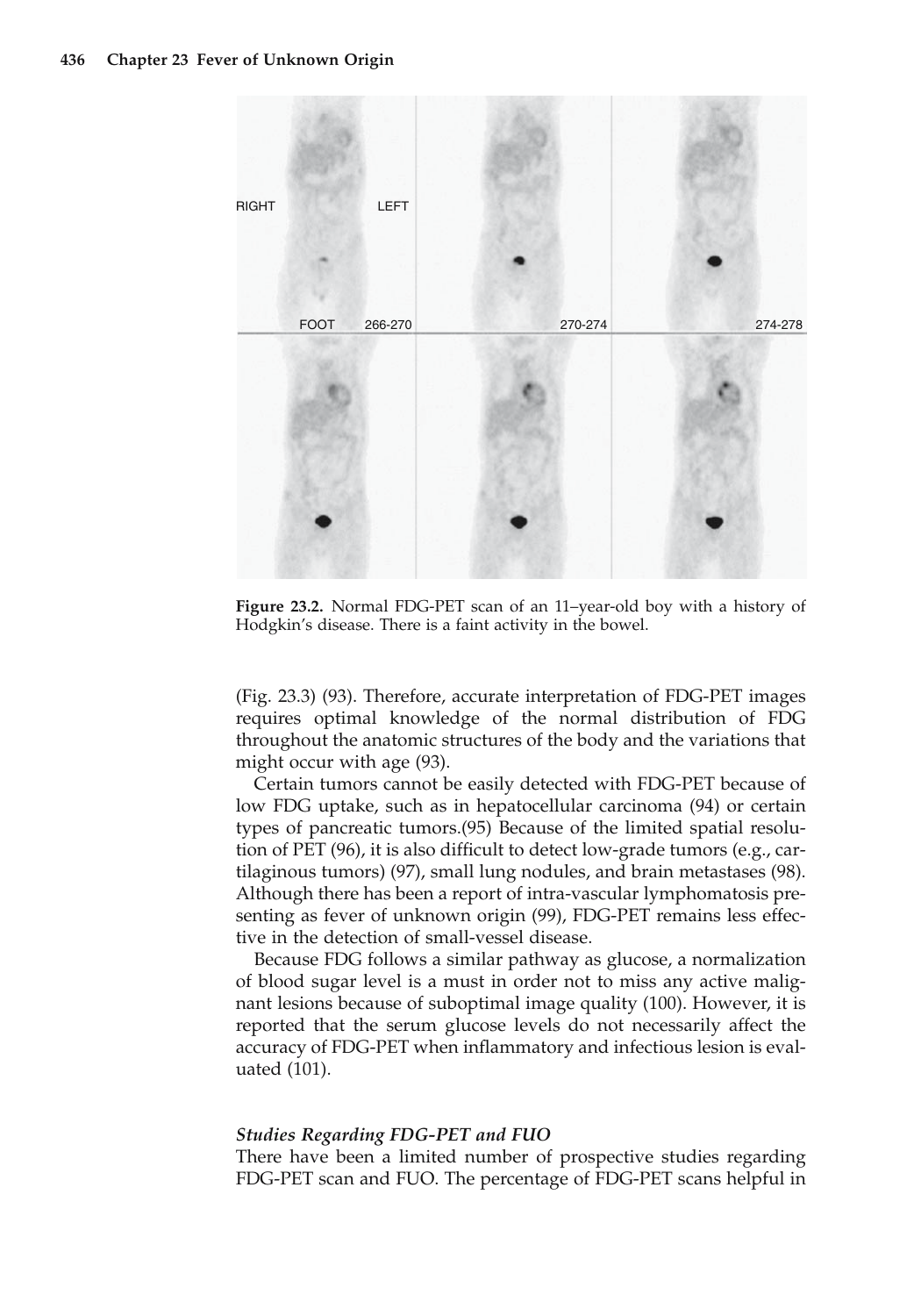the diagnosis of FUO as reported in the literature ranged from 37% to 69% (83,102–106). This variation is attributed to different factors, including a slightly different definition of FUO, a wide array of heterogeneous disorders, variable FDG-PET techniques, and no structured diagnostic protocol. However, the contributory effect of FDG-PET in the diagnosis of FUO was found to be higher than gallium scintigraphy (25%) (83). Fluorodeoxyglucose-PET was more helpful in the diagnostic process of patients with a suspected focal infection or localized inflammation than in FUO (104). Only one study found that indium-111–labeled granulocyte scintigraphy had a superior diagnostic performance compared to FDG-PET in the evaluation of FUO (106), but in the 19 patients studied, only one patient was diagnosed with malignancy (Hodgkin's disease).

## *Our Experience with FDG-PET*

We retrospectively reviewed 30 FDG-PET scans of 30 patients (aged 13 to 73 years) who were evaluated at our institution for FUO during the period between 1999 and 2004. Clinical follow-up, which included subsequent conventional imaging studies and/or pathology results, was compared to the FDG-PET scan results. Fluorodeoxyglucose-PET contributed to the diagnosis of 71% of the cases. The causes of fever detected by FDG-PET included pneumonia, non-Hodgkin's lymphoma (Fig. 23.4), Hodgkin's disease (Fig. 23.5), Crohn's disease



**Figure 23.3.** Normal FDG uptake is seen in the thymus of a 10–year-old patient.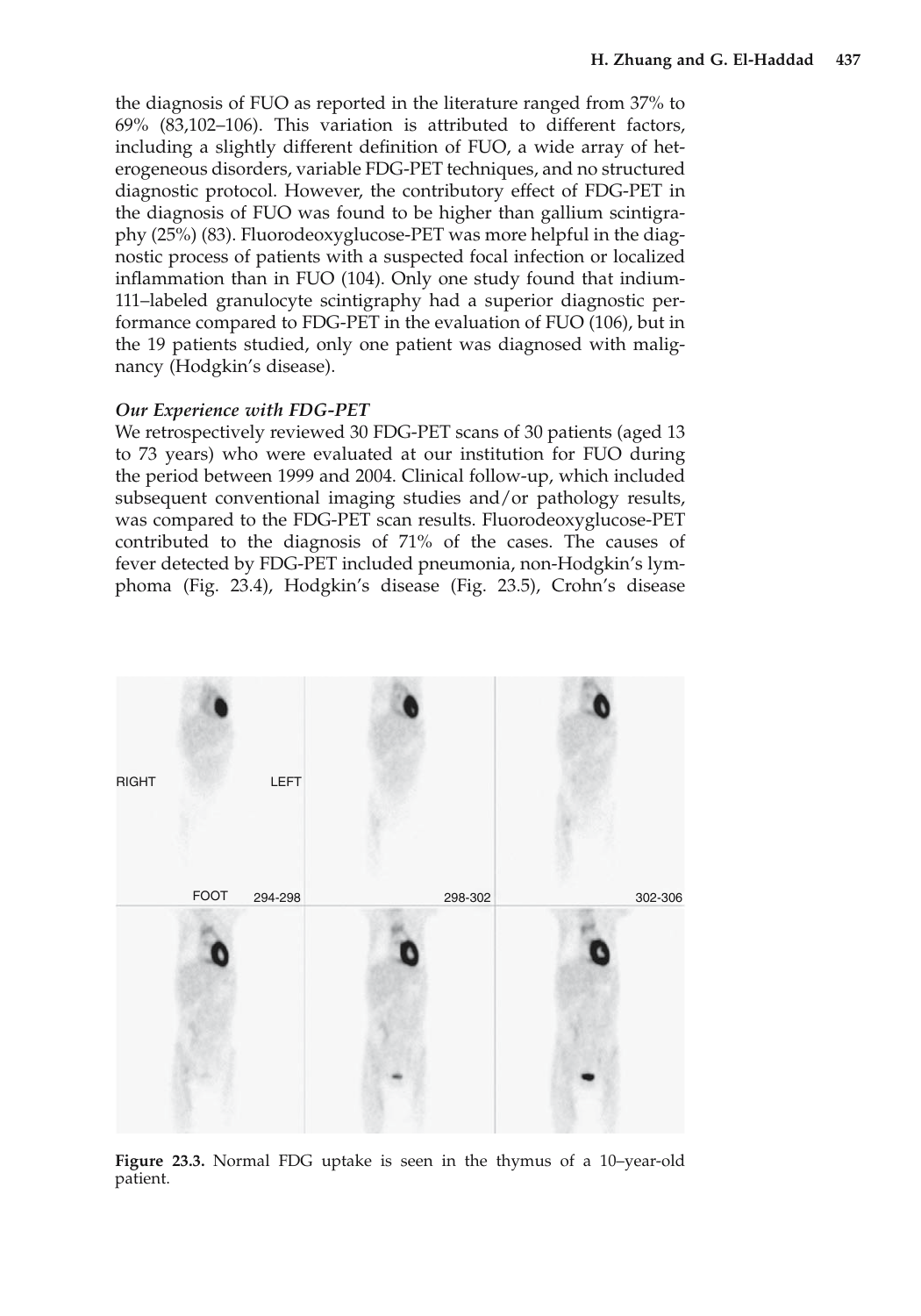

**Figure 23.4.** Intense FDG uptake is seen in the spleen, which is markedly enlarged, and two foci of abnormal uptake are visible in the upper abdomen, representing lymphadenopathy. The patient was diagnosed with non-Hodgkin's lymphoma.

(Fig. 23.6), surgical wound infection, infected liver cysts, leukemia, and metastatic renal cell carcinoma (Fig. 23.7). Fluorodeoxyglucose-PET was falsely negative in three cases of colitis, peritonitis (Fig. 23.8), and rejected renal transplant. Two FDG-PET scans were falsely positive in two patients with suspected abnormal activity in the abdomen; one of them had an eventual diagnosis of endocarditis.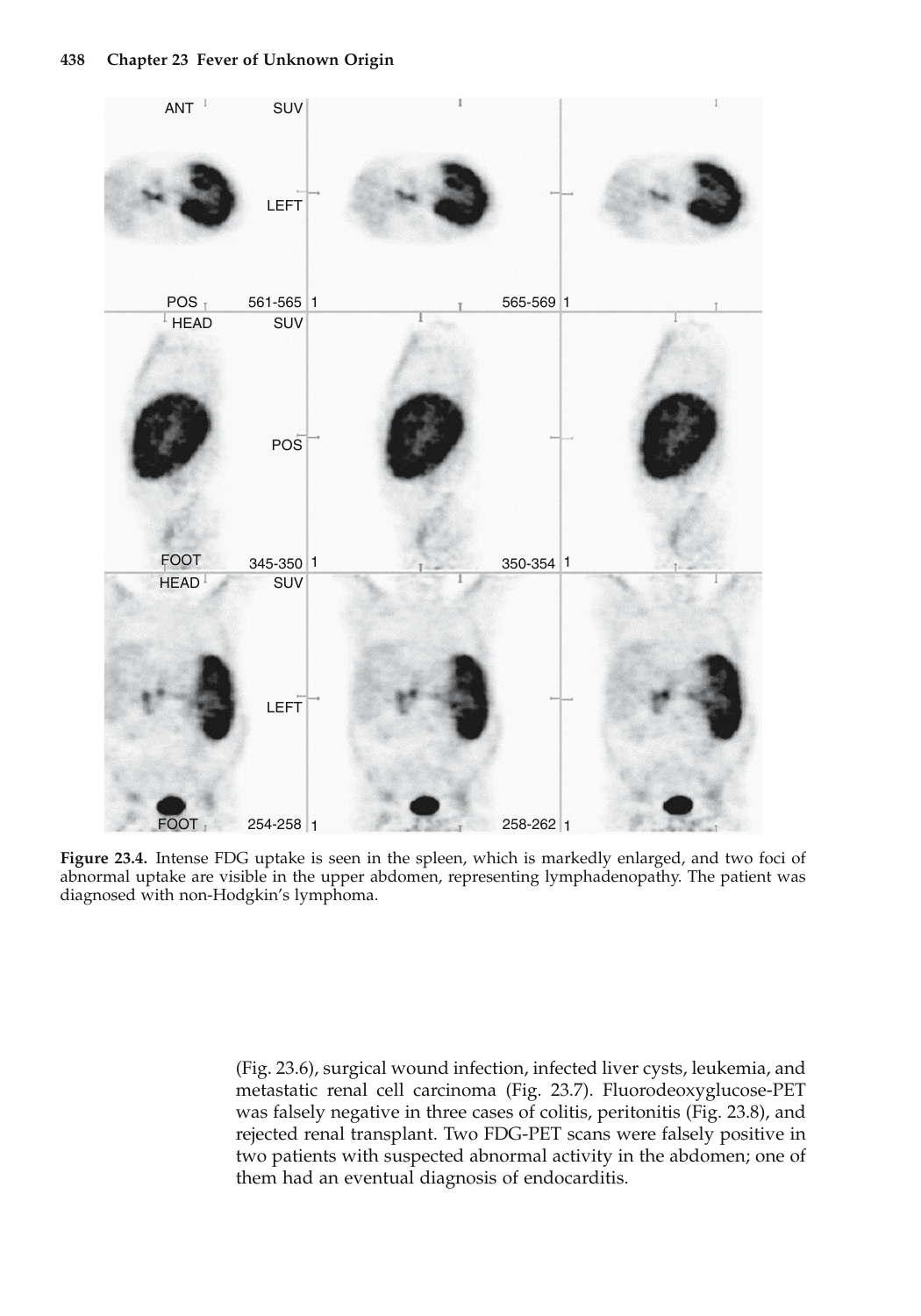

**Figure 23.5.** Abnormal FDG uptake is seen in the bone marrow, as well as in supraclavicular and mediastinal lymph nodes of a patient with FUO. The patient was diagnosed with Hodgkin's disease.

**Figure 23.6.** Diffuse FDG activity in the bowel. Although this pattern can be seen in normal adult patients, this finding was the only suspicious source of FUO in this patient, with a history of renal<br>transplant. Subsequent Subsequent colonoscopies and bone marrow biopsies were<br>negative. The patient negative. underwent a laparotomy; after segmental resection of the terminal ileum and cecum, he was diagnosed with Crohn's disease.

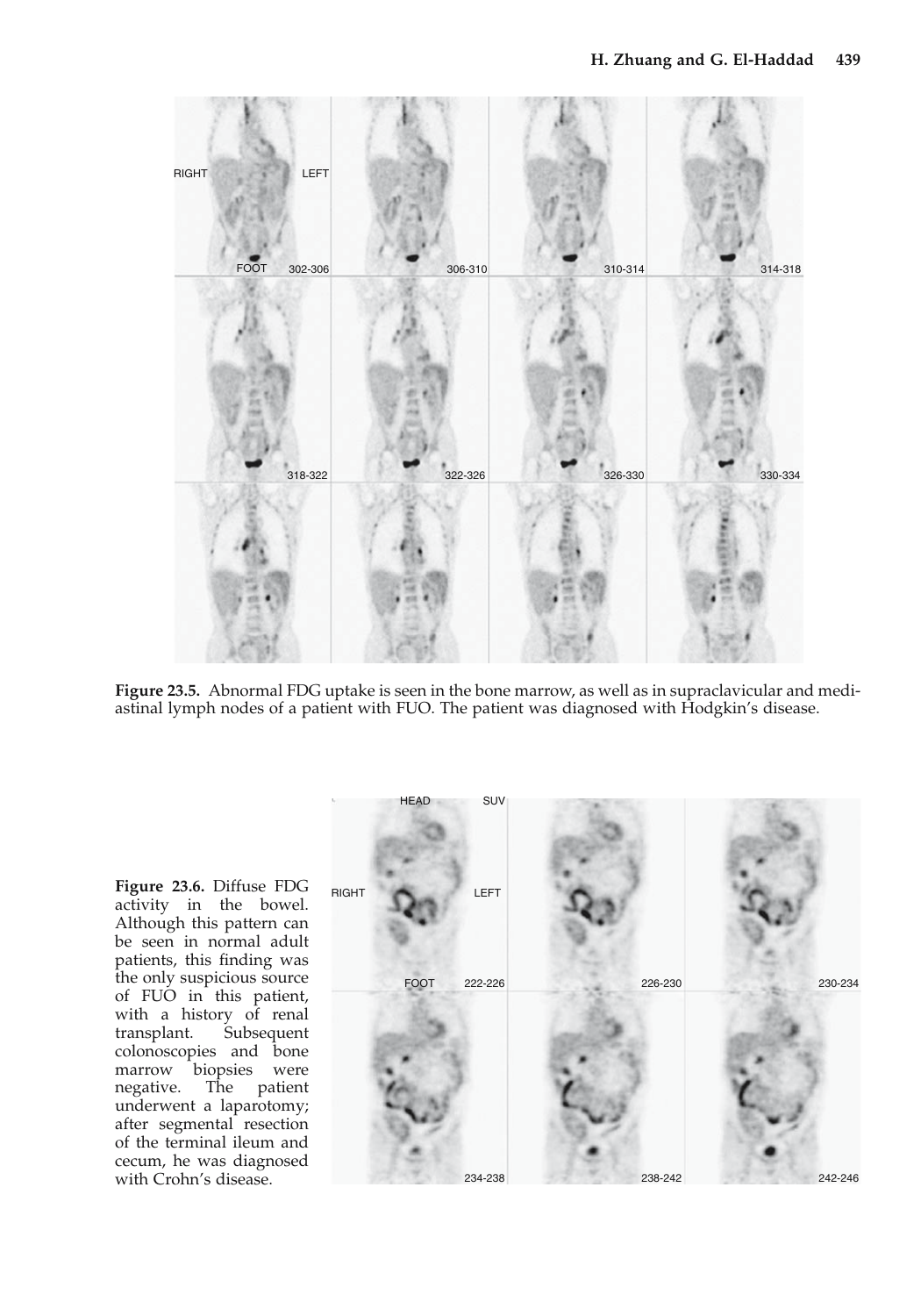

Figure 23.7. FDG-PET scan (coronal images) performed on a 13-year-old boy who underwent bilateral nephrectomies and renal transplant for polycystic kidney disease, after the patient developed a fever of unknown origin. Two foci of abnormal FDG uptake were noted in the left inguinal and in the portahepatic regions. There was no evidence of abnormal uptake in the transplanted kidney. Following biopsies, the patient was diagnosed with renal cell carcinoma in the transplanted kidney, which was removed.



**Figure 23.8.** Coronal FDG-PET images of a 44–year-old patient who had a history of liver transplant, presenting with marked abdominal and pelvic ascites. There is a large photopenic area in the abdomen corresponding to the abdominal fluid but no definite evidence of a suspected source of FUO. The patient underwent a paracentesis and was diagnosed with peritonitis.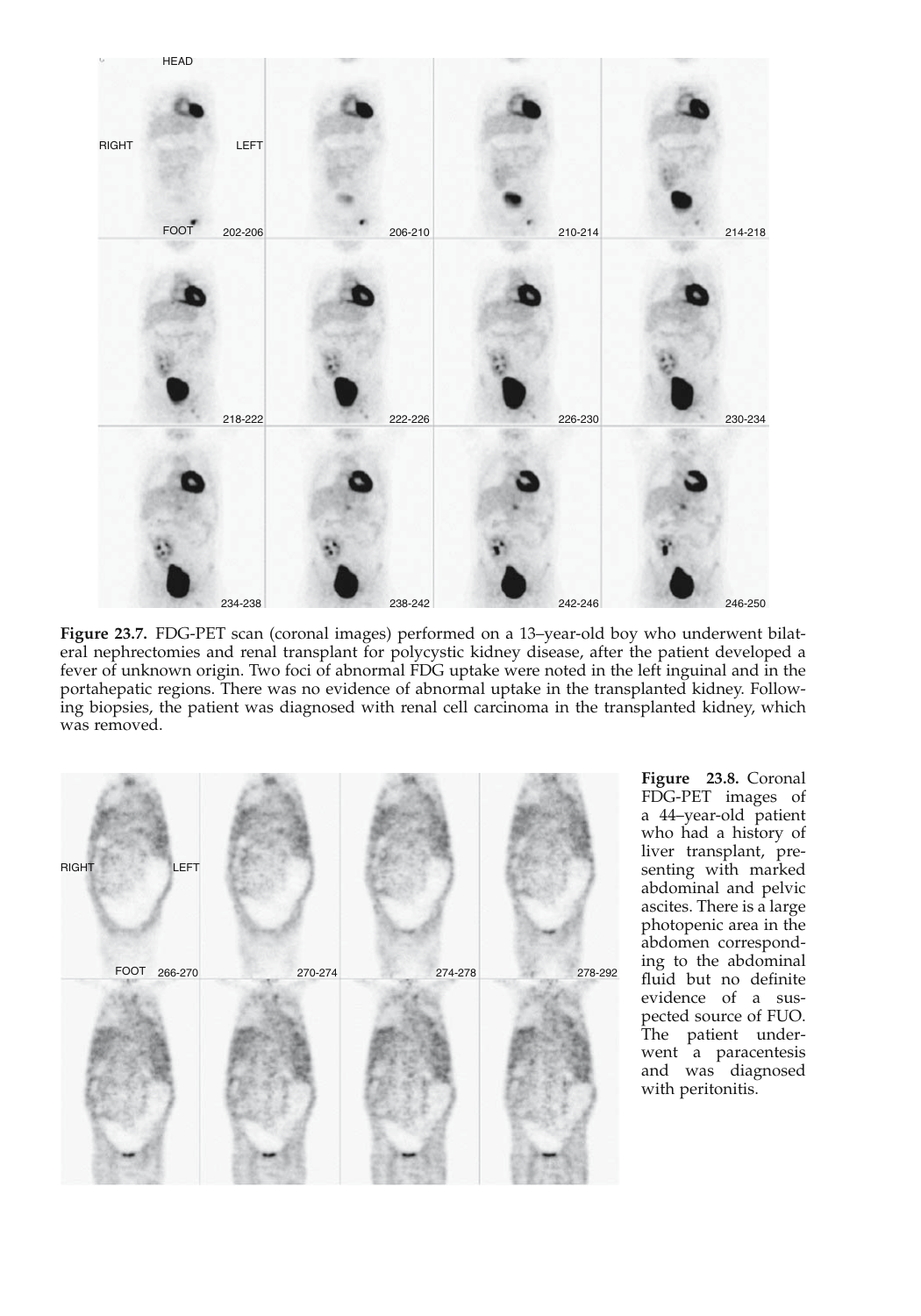# **Conclusion**

Fluorodeoxyglucose-PET is a valuable new imaging technique that has the potential for a major role in patients with FUO. It can detect malignancies as well as infectious and noninfectious inflammatory processes at an early stage of the disease. It has proven its superiority to other currently used conventional nuclear medicine imaging techniques. When ordered early in the diagnostic workup, FDG-PET has the potential to identify the area of abnormal activity where the cause of fever is likely to be found. This adds valuable information that can be used to focus the investigation and to eliminate unnecessary procedures, resulting in better management of the patients.

# **References**

- 1. Petersdorf RG, Beeson PB. Fever of unexplained origin: report on 100 cases. Medicine (Baltimore) 1961;40:1–30.
- 2. Petersdorf RG. Fever of unknown origin. An old friend revisited. Arch Intern Med 1992;152:21–22.
- 3. Durack DT, Street AC. Fever of unknown origin—reexamined and redefined. Curr Clin Top Infect Dis 1991;11:35–51.
- 4. Konecny P, Davidson RN. Pyrexia of unknown origin in the 1990s: time to redefine. Br J Hosp Med 1996;56:21–24.
- 5. Finkelstein JA, Christiansen CL, Platt R. Fever in pediatric primary care: occurrence, management, and outcomes. Pediatrics 2000;105:260– 266.
- 6. McClung HJ. Prolonged fever of unknown origin in children. Am J Dis Child 1972;124:544–550.
- 7. Dechovitz AB, Moffet HL. Classification of acute febrile illnesses in childhood. Clin Pediatr (Phila) 1968;7:649–653.
- 8. Pizzo PA, Lovejoy FH Jr, Smith DH. Prolonged fever in children: review of 100 cases. Pediatrics 1975;55:468–473.
- 9. Lohr JA, Hendley JO. Prolonged fever of unknown origin: a record of experiences with 54 childhood patients. Clin Pediatr (Phila) 1977;16: 768–773.
- 10. Brewis EG. Child care in general practice. Undiagnosed fever. Br Med J 1965;5427:107–109.
- 11. Larson EB, Featherstone HJ, Petersdorf RG. Fever of undetermined origin: diagnosis and follow-up of 105 cases, 1970–1980. Medicine (Baltimore) 1982;61:269–292.
- 12. Knockaert DC, Vanneste LJ, Vanneste SB, et al. Fever of unknown origin in the 1980s. An update of the diagnostic spectrum. Arch Intern Med 1992;152:51–55.
- 13. de Kleijn EM, Vandenbroucke JP, van der Meer JW. Fever of unknown origin (FUO). I. A prospective multicenter study of 167 patients with FUO, using fixed epidemiologic entry criteria. The Netherlands FUO Study Group. Medicine (Baltimore) 1997;76:392–400.
- 14. Mourad O, Palda V, Detsky AS. A comprehensive evidence-based approach to fever of unknown origin. Arch Intern Med 2003;163:545– 551.
- 15. Knockaert DC, Vanneste LJ, Bobbaers HJ. Fever of unknown origin in elderly patients. J Am Geriatr Soc 1993;41:1187–1192.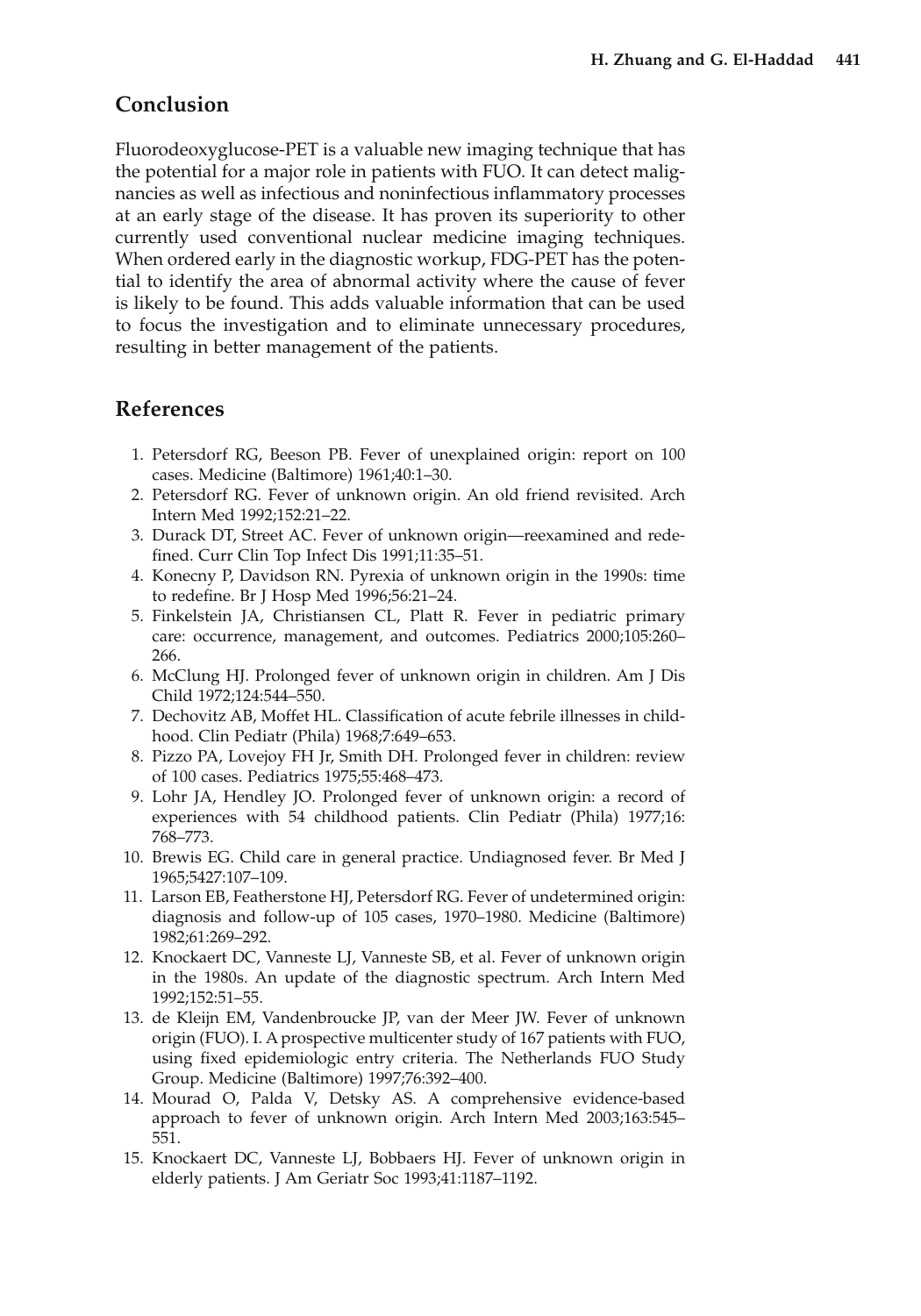- 16. Cunha BA. Fever of unknown origin. Infect Dis Clin North Am 1996; 10:111–127.
- 17. Miller ML, Szer I, Yogev R, et al. Fever of unknown origin. Pediatr Clin North Am 1995;42:999–1015.
- 18. Iikuni Y, Okada J, Kondo H, et al. Current fever of unknown origin 1982–1992. Intern Med 1994;33:67–73.
- 19. Hoen B, Beguinot I, Rabaud C, et al. The Duke criteria for diagnosing infective endocarditis are specific: analysis of 100 patients with acute fever or fever of unknown origin. Clin Infect Dis 1996;23:298–302.
- 20. Carey BM, Williams CE, Arthur RJ. Ultrasound demonstration of pericardial empyema in an infant with pyrexia of undetermined origin. Pediatr Radiol 1988;18:349–350.
- 21. Picardi M, Morante R, Rotoli B. Ultrasound exploration in the work-up of unexplained fever in the immunocompromized host: preliminary observations. Haematologica 1997;82:455–457.
- 22. AbuRahma AF, Saiedy S, Robinson PA, et al. Role of venous duplex imaging of the lower extremities in patients with fever of unknown origin. Surgery 1997;121:366–371.
- 23. Gartner JC Jr. Fever of unknown origin. Adv Pediatr Infect Dis 1992;7: 1–24.
- 24. Cheng MF, Chiou CC, Hsieh KS. Mastoiditis: a disease often overlooked by pediatricians. J Microbiol Immunol Infect 2000;33:237–240.
- 25. Picus D, Siegel MJ, Balfe DM. Abdominal computed tomography in children with unexplained prolonged fever. J Comput Assist Tomogr 1984; 8:851–856.
- 26. de Leon DG, Shifteh S, Cunha BA. FUO due to sarcoidosis-lymphoma syndrome. Heart Lung 2004;33:124–129.
- 27. Gedalia A, Shetty AK, Ward KJ, et al. Role of MRI in diagnosis of childhood sarcoidosis with fever of unknown origin. J Pediatr Orthop 1997; 17:460–462.
- 28. Wagner AD, Andresen J, Raum E, et al. Standardised work-up programme for fever of unknown origin and contribution of magnetic resonance imaging for the diagnosis of hidden systemic vasculitis. Ann Rheum Dis 2005;64:105–110.
- 29. Berendt AR, Lipsky B. Is this bone infected or not? Differentiating neuroosteoarthropathy from osteomyelitis in the diabetic foot. Curr Diab Rep 2004;4:424–429.
- 30. Bluman EM, Palumbo MA, Lucas PR. Spinal epidural abscess in adults. J Am Acad Orthop Surg 2004;12:155–163.
- 31. Ozaras R, Celik AD, Zengin K, et al. Is laparotomy necessary in the diagnosis of fever of unknown origin? Acta Chir Belg 2005;105:89–92.
- 32. Knockaert DC, Mortelmans LA, De Roo MC, et al. Clinical value of gallium-67 scintigraphy in evaluation of fever of unknown origin. Clin Infect Dis 1994;18:601–605.
- 33. Syrjala MT, Valtonen V, Liewendahl K, et al. Diagnostic significance of indium-111 granulocyte scintigraphy in febrile patients. J Nucl Med 1987;28:155–160.
- 34. Peters AM. Nuclear medicine imaging in fever of unknown origin. Q J Nucl Med 1999;43:61–73.
- 35. Kjaer A, Lebech AM. Diagnostic value of (111)In-granulocyte scintigraphy in patients with fever of unknown origin. J Nucl Med 2002;43: 140–144.
- 36. Peters AM. The utility of [99mTc]HMPAO-leukocytes for imaging infection. Semin Nucl Med 1994;24:110–127.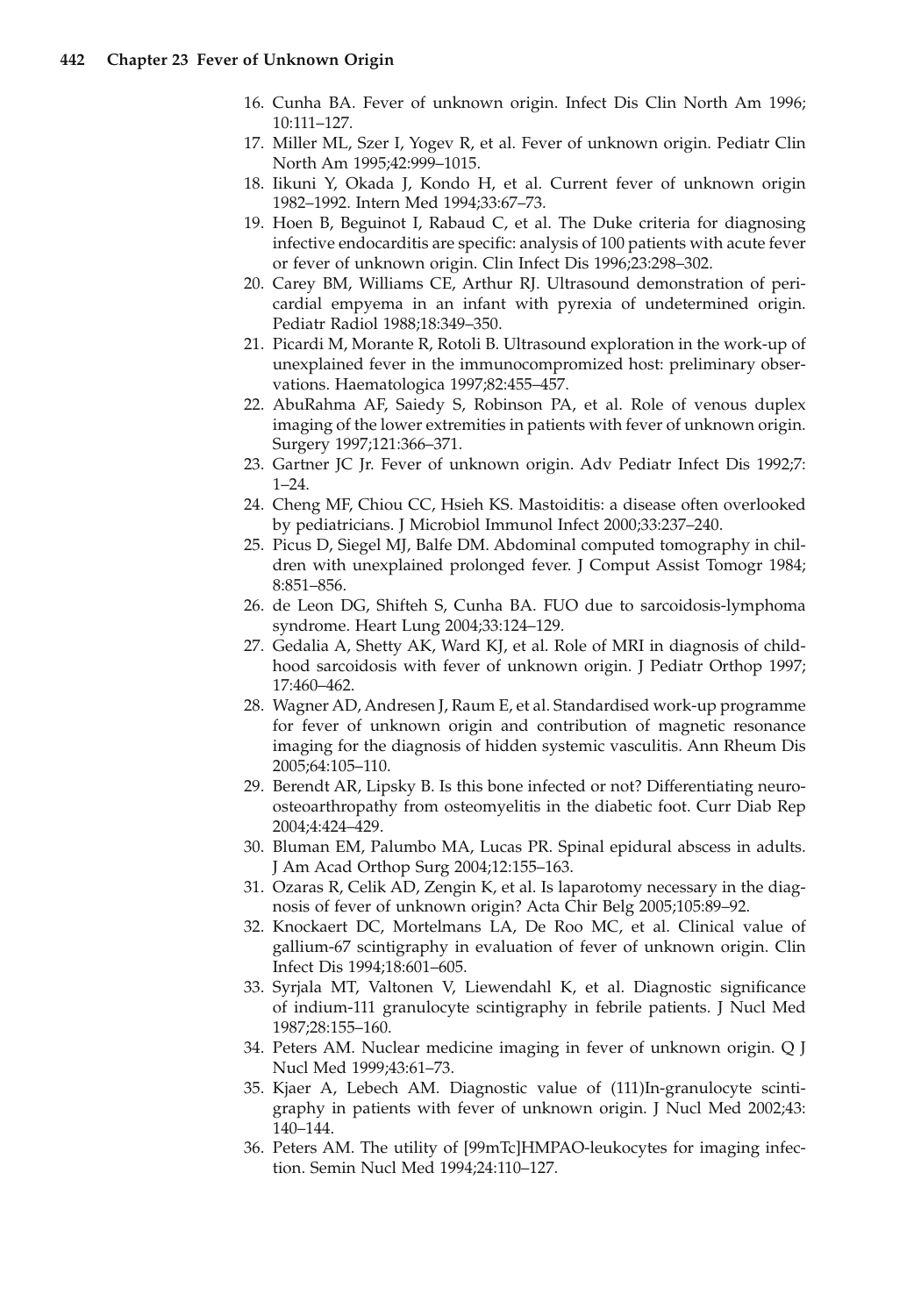- 37. Gallowitsch HJ, Heinisch M, Mikosch P, et al. [Tc-99m ciprofloxacin in clinically selected patients for peripheral osteomyelitis, spondylodiscitis and fever of unknown origin–preliminary results]. Nuklearmedizin 2002; 41:30–36.
- 38. Meller J, Ivancevic V, Conrad M, et al. Clinical value of immunoscintigraphy in patients with fever of unknown origin. J Nucl Med 1998;39: 1248–1253.
- 39. Maugeri D, Santangelo A, Abbate S, et al. A new method for diagnosing fever of unknown origin (FUO) due to infection of muscular-skeletal system in elderly people: leukoscan Tc-99m labelled scintigraphy. Eur Rev Med Pharmacol Sci 2001;5:123–126.
- 40. Ak I, Stokkel MP, Pauwels EK. Positron emission tomography with 2–[18F] fluoro-2–deoxy-D-glucose in oncology. Part II. The clinical value in detecting and staging primary tumours. J Cancer Res Clin Oncol 2000;126:560–574.
- 41. Hawkins RA, Choi Y, Huang SC, et al. Quantitating tumor glucose metabolism with FDG and PET. J Nucl Med 1992;33:339–344.
- 42. Avril N, Menzel M, Dose J, et al. Glucose metabolism of breast cancer assessed by 18F-FDG PET: histologic and immunohistochemical tissue analysis. J Nucl Med 2001;42:9–16.
- 43. Warburg O. On the origin of cancer cells. Science 1956;123:309–314.
- 44. Bakheet SM, Powe J. Benign causes of 18–FDG uptake on whole body imaging. Semin Nucl Med 1998;28:352–358.
- 45. Chakrabarti R, Jung CY, Lee TP, et al. Changes in glucose transport and transporter isoforms during the activation of human peripheral blood lymphocytes by phytohemagglutinin. J Immunol 1994;152:2660– 2668.
- 46. Gamelli RL, Liu H, He LK, et al. Augmentations of glucose uptake and glucose transporter-1 in macrophages following thermal injury and sepsis in mice. J Leukoc Biol 1996;59:639–647.
- 47. Ahmed N, Kansara M, Berridge MV. Acute regulation of glucose transport in a monocyte-macrophage cell line: Glut-3 affinity for glucose is enhanced during the respiratory burst. Biochem J 1997;327(pt 2):369–375.
- 48. Tan AS, Ahmed N, Berridge MV. Acute regulation of glucose transport after activation of human peripheral blood neutrophils by phorbol myristate acetate, fMLP, and granulocyte-macrophage colony-stimulating factor. Blood 1998;91:649–655.
- 49. Sorbara LR, Maldarelli F, Chamoun G, et al. Human immunodeficiency virus type 1 infection of H9 cells induces increased glucose transporter expression. J Virol 1996;70:7275–7279.
- 50. Kubota R, Yamada S, Kubota K, et al. Intratumoral distribution of fluorine-18–fluorodeoxyglucose in vivo: high accumulation in macrophages and granulation tissues studied by microautoradiography. J Nucl Med 1992;11:1972–1980.
- 51. Brown RS, Leung JY, Fisher SJ, et al. Intratumoral distribution of tritiated fluorodeoxyglucose in breast carcinoma: I. Are inflammatory cells important? J Nucl Med 1995;36:1854–1861.
- 52. Kostakoglu L, Agress H Jr, Goldsmith SJ. Clinical role of FDG PET in evaluation of cancer patients. Radiographics 2003;23:315–340; quiz 533.
- 53. Divgi C. Imaging: Staging and evaluation of lymphoma using nuclear medicine. Semin Oncol 2005;32:11–18.
- 54. Kazama T, Faria SC, Varavithya V, et al. FDG PET in the evaluation of treatment for lymphoma: clinical usefulness and pitfalls. Radiographics 2005;25:191–207.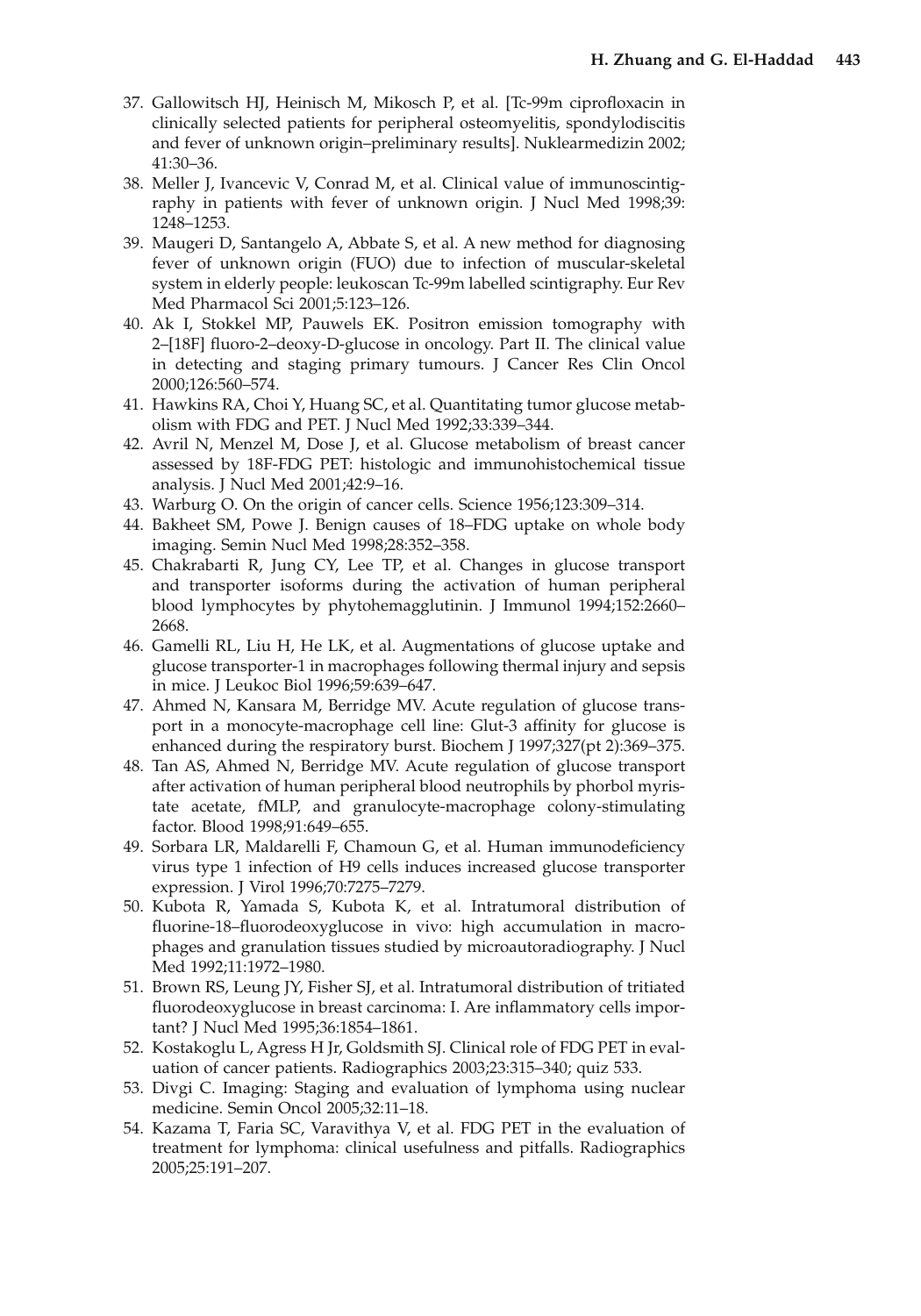- 55. Hudson MM, Krasin MJ, Kaste SC. PET imaging in pediatric Hodgkin's lymphoma. Pediatr Radiol 2004;34:190–198.
- 56. Zhuang H, Alavi A. 18–fluorodeoxyglucose positron emission tomographic imaging in the detection and monitoring of infection and inflammation. Semin Nucl Med 2002;32:47–59.
- 57. El-Haddad G, Zhuang H, Gupta N, et al. Evolving role of positron emission tomography in the management of patients with inflammatory and other benign disorders. Semin Nucl Med 2004;34:313– 329.
- 58. Zhuang H, Duarte PS, Pourdehand M, et al. Exclusion of chronic osteomyelitis with F-18 fluorodeoxyglucose positron emission tomographic imaging. Clin Nucl Med 2000;25:281–284.
- 59. Guhlmann A, Brecht-Krauss D, Suger G, et al. Fluorine-18–FDG PET and technetium-99m antigranulocyte antibody scintigraphy in chronic osteomyelitis. J Nucl Med 1998;39:2145–2152.
- 60. Guhlmann A, Brecht-Krauss D, Suger G, et al. Chronic osteomyelitis: detection with FDG PET and correlation with histopathologic findings. Radiology 1998;206:749–754.
- 61. Meller J, Koster G, Liersch T, et al. Chronic bacterial osteomyelitis: prospective comparison of (18)F-FDG imaging with a dual-head coincidence camera and (111)In-labelled autologous leucocyte scintigraphy. Eur J Nucl Med Mol Imaging 2002;29:53–60.
- 62. Erdman WA, Tamburro F, Jayson HT, et al. Osteomyelitis: characteristics and pitfalls of diagnosis with MR imaging. Radiology 1991;180:533– 539.
- 63. Crim JR, Seeger LL. Imaging evaluation of osteomyelitis. Crit Rev Diagn Imaging 1994;35:201–256.
- 64. Zhuang H, Sam JW, Chacko TK, et al. Rapid normalization of osseous FDG uptake following traumatic or surgical fractures. Eur J Nucl Med Mol Imaging 2003;30:1096–1103.
- 65. Koort JK, Makinen TJ, Knuuti J, et al. Comparative 18F-FDG PET of experimental Staphylococcus aureus osteomyelitis and normal bone healing. J Nucl Med 2004;45:1406–1411.
- 66. Zhuang H, Duarte PS, Pourdehnad M, et al. The promising role of 18F-FDG PET in detecting infected lower limb prosthesis implants. J Nucl Med 2001;42:44–48.
- 67. Keidar Z, Militianu D, Melamed E, et al. The diabetic foot: initial experience with 18F-FDG PET/CT. J Nucl Med 2005;46:444–449.
- 68. O'Doherty MJ, Barrington SF, Campbell M, et al. PET scanning and the human immunodeficiency virus-positive patient. J Nucl Med 1997;38: 1575–1583.
- 69. Heald AE, Hoffman JM, Bartlett JA, et al. Differentiation of central nervous system lesions in AIDS patients using positron emission tomography (PET). Int J STD AIDS 1996;7:337–346.
- 70. Dubey N, Miletich RS, Wasay M, et al. Role of fluorodeoxyglucose positron emission tomography in the diagnosis of neurosarcoidosis. J Neurol Sci 2002;205:77–81.
- 71. Milman N, Mortensen J, Sloth C. Fluorodeoxyglucose PET scan in pulmonary sarcoidosis during treatment with inhaled and oral corticosteroids. Respiration 2003;70:408–413.
- 72. Walter MA, Melzer RA, Schindler C, et al. The value of [(18)F]FDG-PET in the diagnosis of large-vessel vasculitis and the assessment of activity and extent of disease. Eur J Nucl Med Mol Imaging 2005;(6):674–681.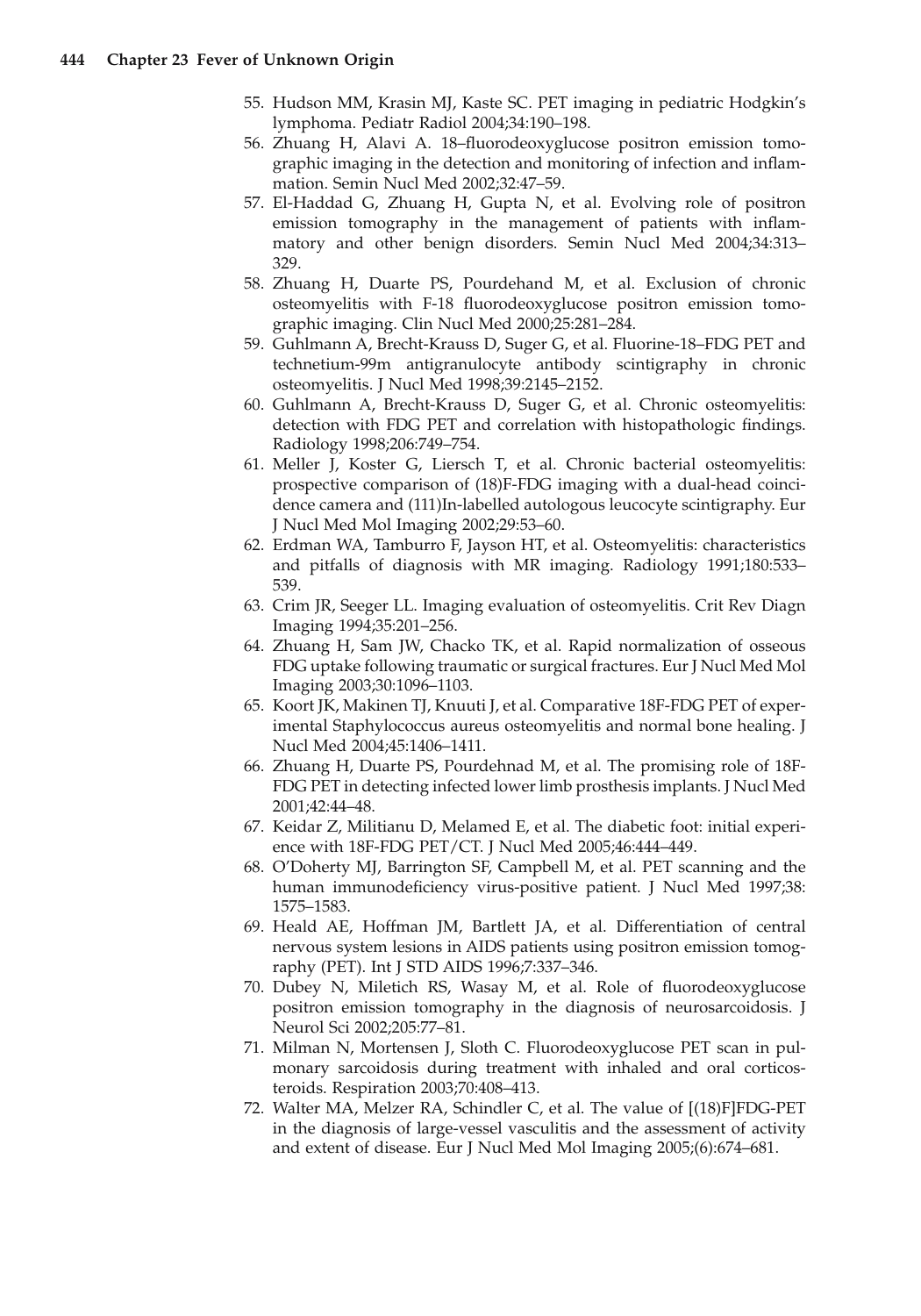- 73. Moosig F, Czech N, Mehl C, et al. Correlation between 18–fluorodeoxyglucose accumulation in large vessels and serological markers of inflammation in polymyalgia rheumatica: a quantitative PET study. Ann Rheum Dis 2004;63:870–873.
- 74. Neurath MF, Vehling D, Schunk K, et al. Noninvasive assessment of Crohn's disease activity: a comparison of 18F-fluorodeoxyglucose positron emission tomography, hydromagnetic resonance imaging, and granulocyte scintigraphy with labeled antibodies. Am J Gastroenterol 2002; 97:1978–1985.
- 75. Pio BS, Byrne FR, Aranda R, et al. Noninvasive quantification of bowel inflammation through positron emission tomography imaging of 2–deoxy-2–[18F]fluoro-D-glucose-labeled white blood cells. Mol Imaging Biol 2003;5:271–277.
- 76. Roivainen A, Parkkola R, Yli-Kerttula T, et al. Use of positron emission tomography with methyl-11C-choline and 2–18F-fluoro-2–deoxy-Dglucose in comparison with magnetic resonance imaging for the assessment of inflammatory proliferation of synovium. Arthritis Rheum 2003; 48:3077–3084.
- 77. Beckers C, Ribbens C, Andre B, et al. Assessment of disease activity in rheumatoid arthritis with (18)F-FDG PET. J Nucl Med 2004;45:956– 964.
- 78. Bleeker-Rovers CP, Jager G, Tack CJ, et al. F-18–fluorodeoxyglucose positron emission tomography leading to a diagnosis of septic thrombophlebitis of the portal vein: description of a case history and review of the literature. J Intern Med 2004;255:419–423.
- 79. Miceli M, Atoui R, Walker R, et al. Diagnosis of deep septic thrombophlebitis in cancer patients by fluorine-18 fluorodeoxyglucose positron emission tomography scanning: a preliminary report. J Clin Oncol 2004; 22:1949–1956.
- 80. Miceli MH, Jones Jackson LB, Walker RC, et al. Diagnosis of infection of implantable central venous catheters by [18F]fluorodeoxyglucose positron emission tomography. Nucl Med Commun 2004;25:813–818.
- 81. Duysinx B, Nguyen D, Louis R, et al. Evaluation of pleural disease with 18–fluorodeoxyglucose positron emission tomography imaging. Chest 2004;125:489–493.
- 82. Sugawara Y, Gutowski TD, Fisher SJ, et al. Uptake of positron emission tomography tracers in experimental bacterial infections: a comparative biodistribution study of radiolabeled FDG, thymidine, L-methionine, 67Ga-citrate, and 125I-HSA. Eur J Nucl Med 1999;26: 333–341.
- 83. Blockmans D, Knockaert D, Maes A, et al. Clinical value of [(18)F]fluorodeoxyglucose positron emission tomography for patients with fever of unknown origin. Clin Infect Dis 2001;32:191–196.
- 84. de Winter F, van de Wiele C, Vogelaers D, et al. Fluorine-18 fluorodeoxyglucose-position emission tomography: a highly accurate imaging modality for the diagnosis of chronic musculoskeletal infections. J Bone Joint Surg Am 2001;83–A:651–660.
- 85. Kalicke T, Schmitz A, Risse JH, et al. Fluorine-18 fluorodeoxyglucose PET in infectious bone diseases: results of histologically confirmed cases. Eur J Nucl Med 2000;27:524–528.
- 86. Xiu Y, Yu XQ, Cheng E, et al. Sarcoidosis demonstrated by FDG PET imaging with negative findings on gallium scintigraphy. Clin Nucl Med 2005;30:193–195.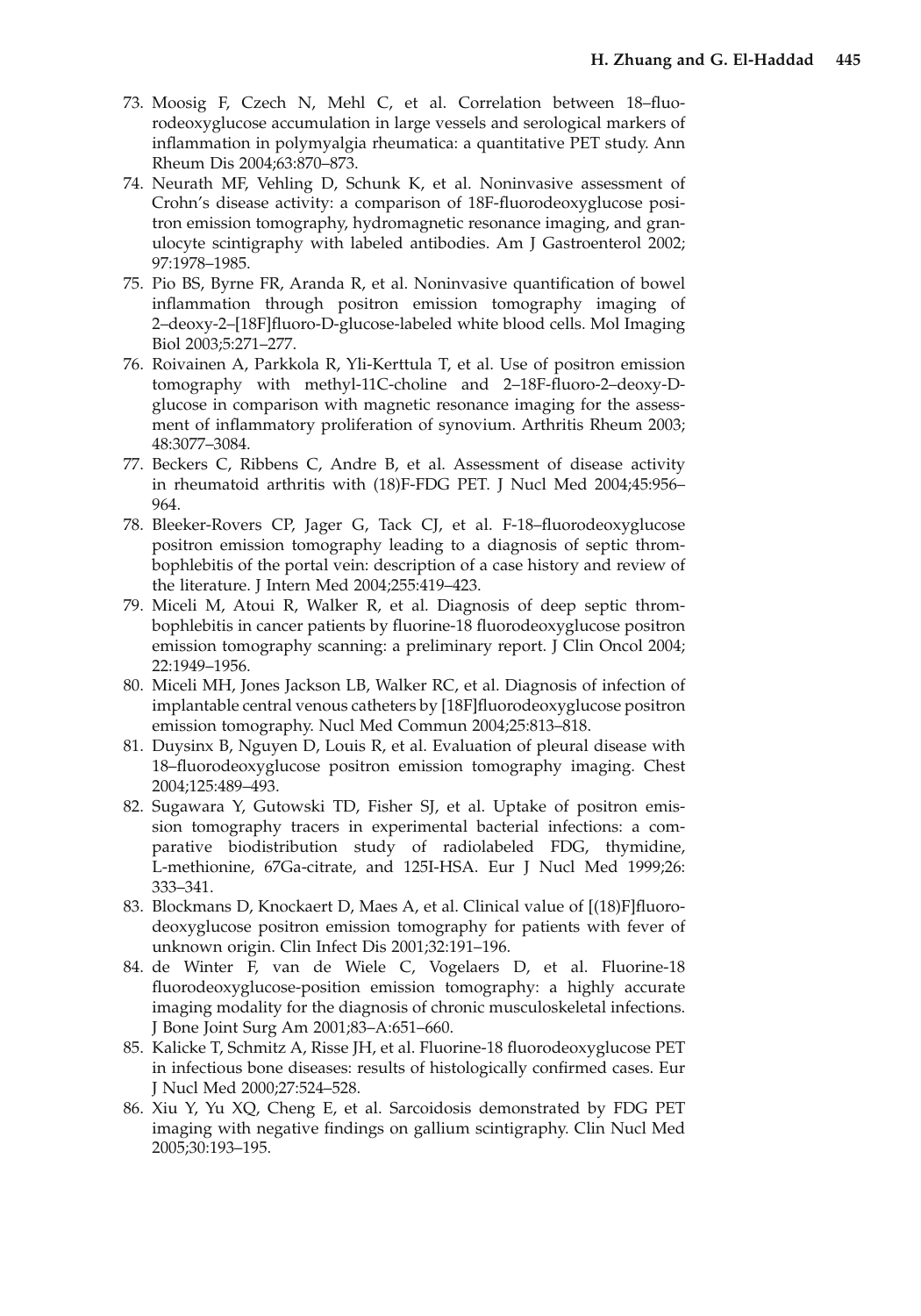- 87. Porceddu SV, Jarmolowski E, Hicks RJ, et al. Utility of positron emission tomography for the detection of disease in residual neck nodes after (chemo)radiotherapy in head and neck cancer. Head Neck 2005;27: 175–181.
- 88. Buls N, de Mey J, Covens P, et al. Health screening with CT: prospective assessment of radiation dose and associated detriment. JBR-BTR 2005;88: 12–16.
- 89. Asif A, Epstein M. Prevention of radiocontrast-induced nephropathy. Am J Kidney Dis 2004;44:12–24.
- 90. Cochran ST. Anaphylactoid reactions to radiocontrast media. Curr Allergy Asthma Rep 2005;5:28–31.
- 91. Dadparvar S, Anderson GS, Bhargava P, et al. Paraneoplastic encephalitis associated with cystic teratoma is detected by fluorodeoxyglucose positron emission tomography with negative magnetic resonance image findings. Clin Nucl Med 2003;28:893–896.
- 92. Yap JT, Carney JP, Hall NC, et al. Image-guided cancer therapy using PET/CT. Cancer J 2004;10:221–233.
- 93. El-Haddad G, Alavi A, Mavi A, et al. Normal variants in [18F] fluorodeoxyglucose PET imaging. Radiol Clin North Am 2004;42: 1063–1081, viii.
- 94. Torizuka T, Tamaki N, Inokuma T, et al. In vivo assessment of glucose metabolism in hepatocellular carcinoma with FDG-PET. J Nucl Med 1995;36:1811–1817.
- 95. Delbeke D, Pinson CW. Pancreatic tumors: role of imaging in the diagnosis, staging, and treatment. J Hepatobiliary Pancreat Surg 2004;11: 4–10.
- 96. Takamochi K, Yoshida J, Murakami K, et al. Pitfalls in lymph node staging with positron emission tomography in non-small cell lung cancer patients. Lung Cancer 2005;47:235–242.
- 97. Lee FY, Yu J, Chang SS, et al. Diagnostic value and limitations of fluorine-18 fluorodeoxyglucose positron emission tomography for cartilaginous tumors of bone. J Bone Joint Surg Am 2004;86–A:2677–2685.
- 98. Friedman KP, Wahl RL. Clinical use of positron emission tomography in the management of cutaneous melanoma. Semin Nucl Med 2004;34: 242–253.
- 99. Hoshino A, Kawada E, Ukita T, et al. Usefulness of FDG-PET to diagnose intravascular lymphomatosis presenting as fever of unknown origin. Am J Hematol 2004;76:236–239.
- 100. Sugawara Y, Braun DK, Kison PV, et al. Rapid detection of human infections with fluorine-18 fluorodeoxyglucose and positron emission tomography: preliminary results. Eur J Nucl Med 1998;25:1238–1243.
- 101. Zhuang HM, Cortes-Blanco A, Pourdehnad M, et al. Do high glucose levels have differential effect on FDG uptake in inflammatory and malignant disorders? Nucl Med Commun 2001;22:1123–1128.
- 102. Meller J, Altenvoerde G, Munzel U, et al. Fever of unknown origin: prospective comparison of [18F]FDG imaging with a double-head coincidence camera and gallium-67 citrate SPET. Eur J Nucl Med 2000;27: 1617–1625.
- 103. Lorenzen J, Buchert R, Bohuslavizki KH. Value of FDG PET in patients with fever of unknown origin. Nucl Med Commun 2001;22:779–783.
- 104. Bleeker-Rovers CP, de Kleijn EM, Corstens FH, et al. Clinical value of FDG PET in patients with fever of unknown origin and patients suspected of focal infection or inflammation. Eur J Nucl Med Mol Imaging 2004;31: 29–37.